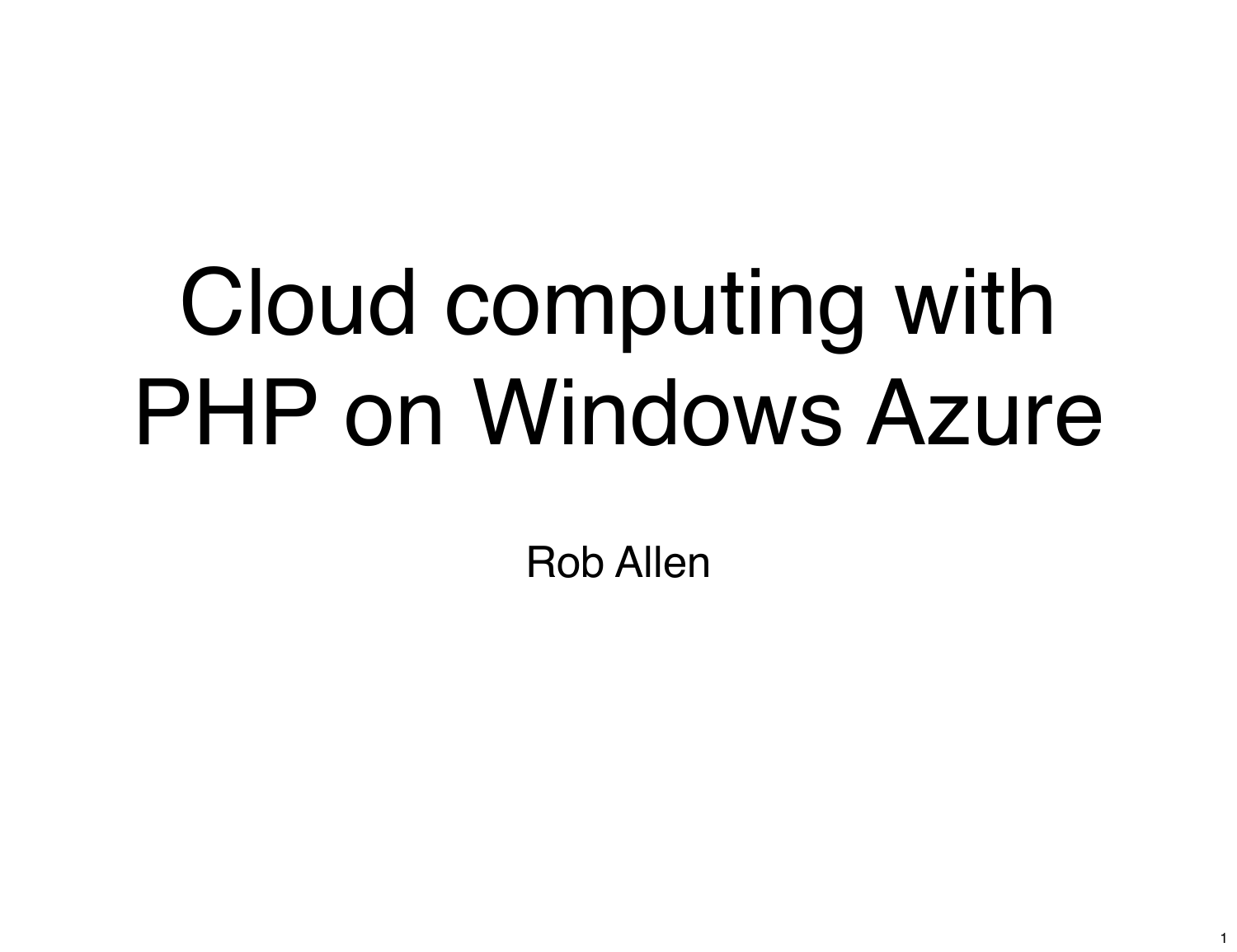## Rob Allen

- PHP developer since 1999
- Zend Framework contributor
- Technical director of a web development company
- Wrote *Zend Framework in Action* - Buy my book!

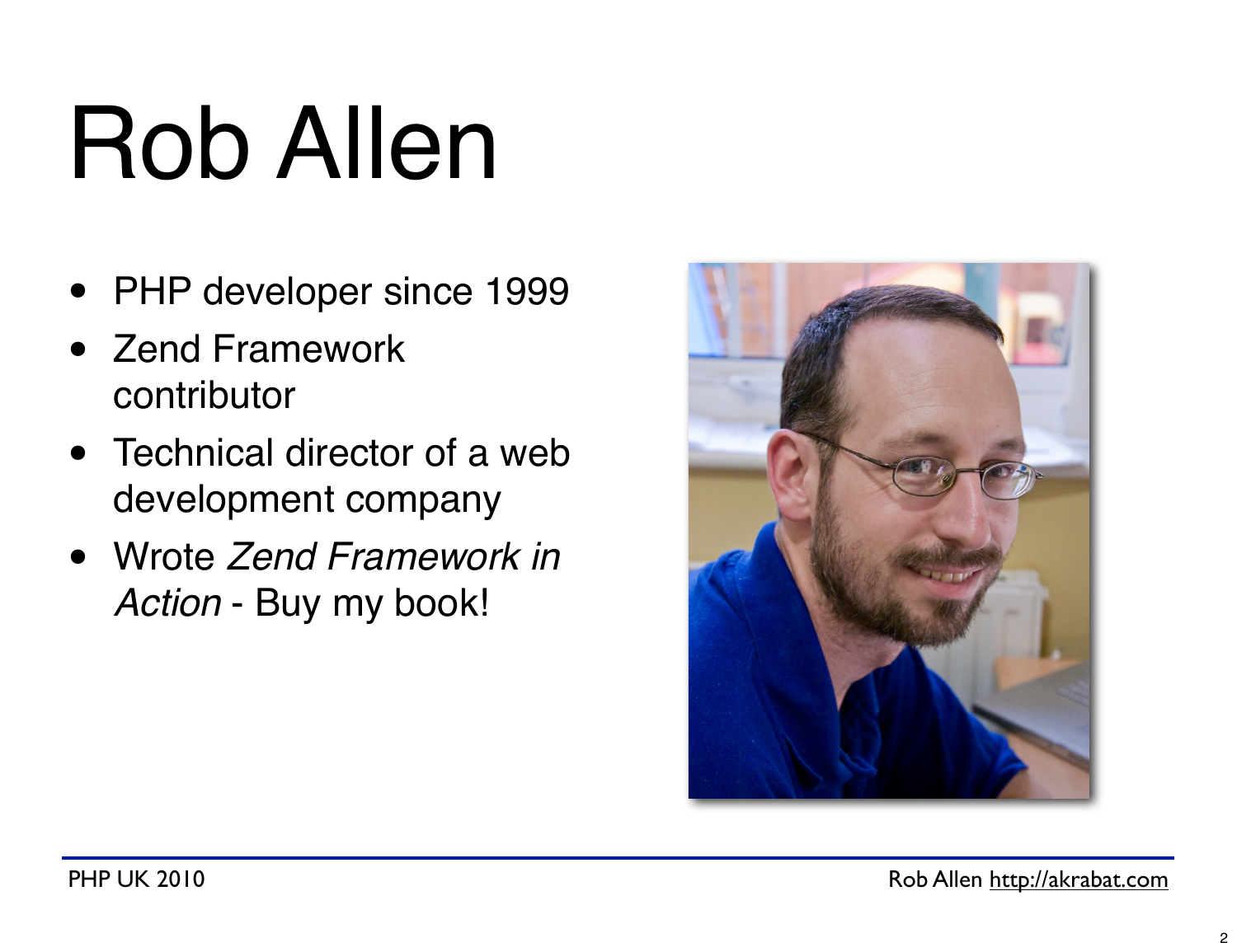#### This talk has 2 halves:

- What is Windows Azure?
- What does the PHP interface look like?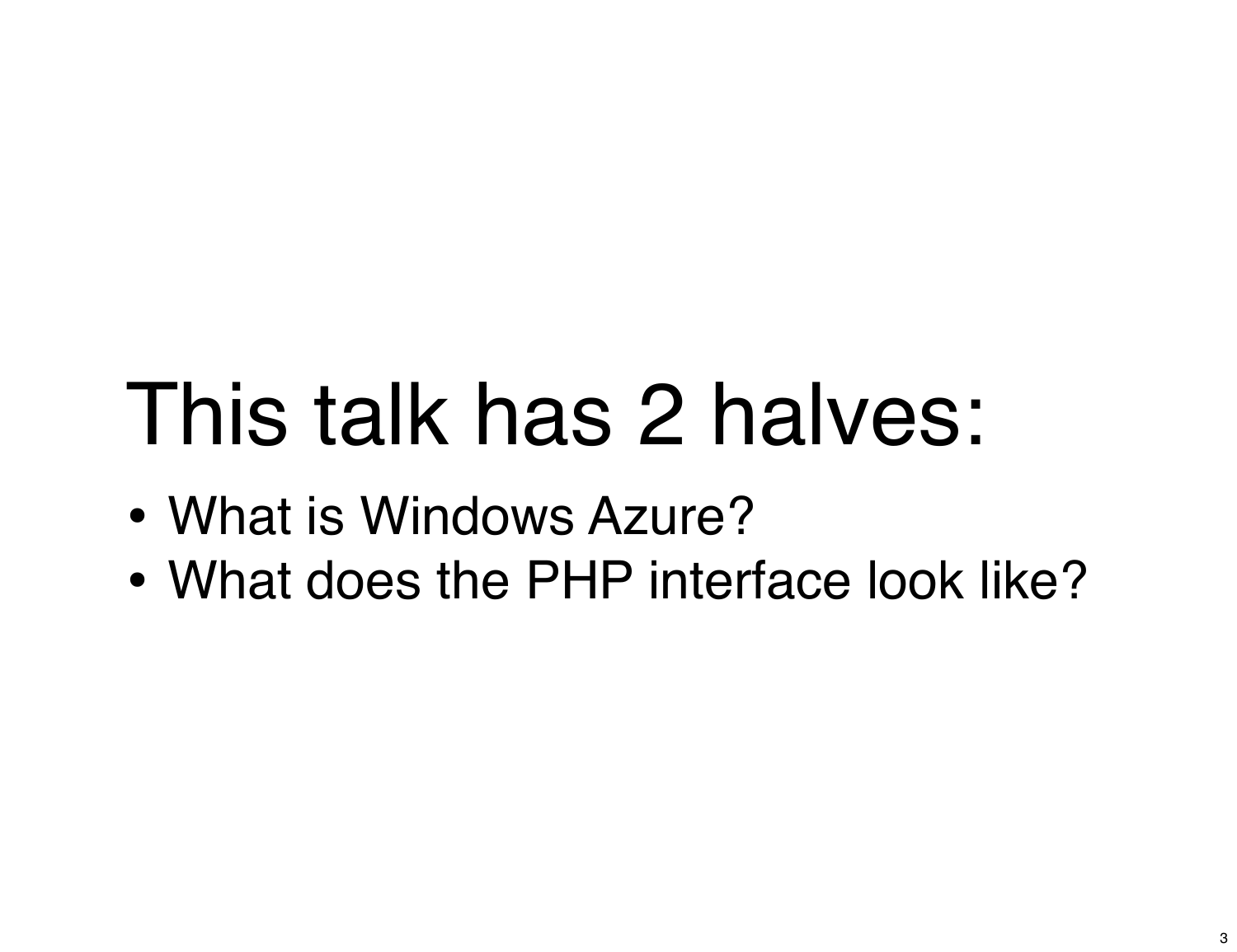#### What is Windows Azure?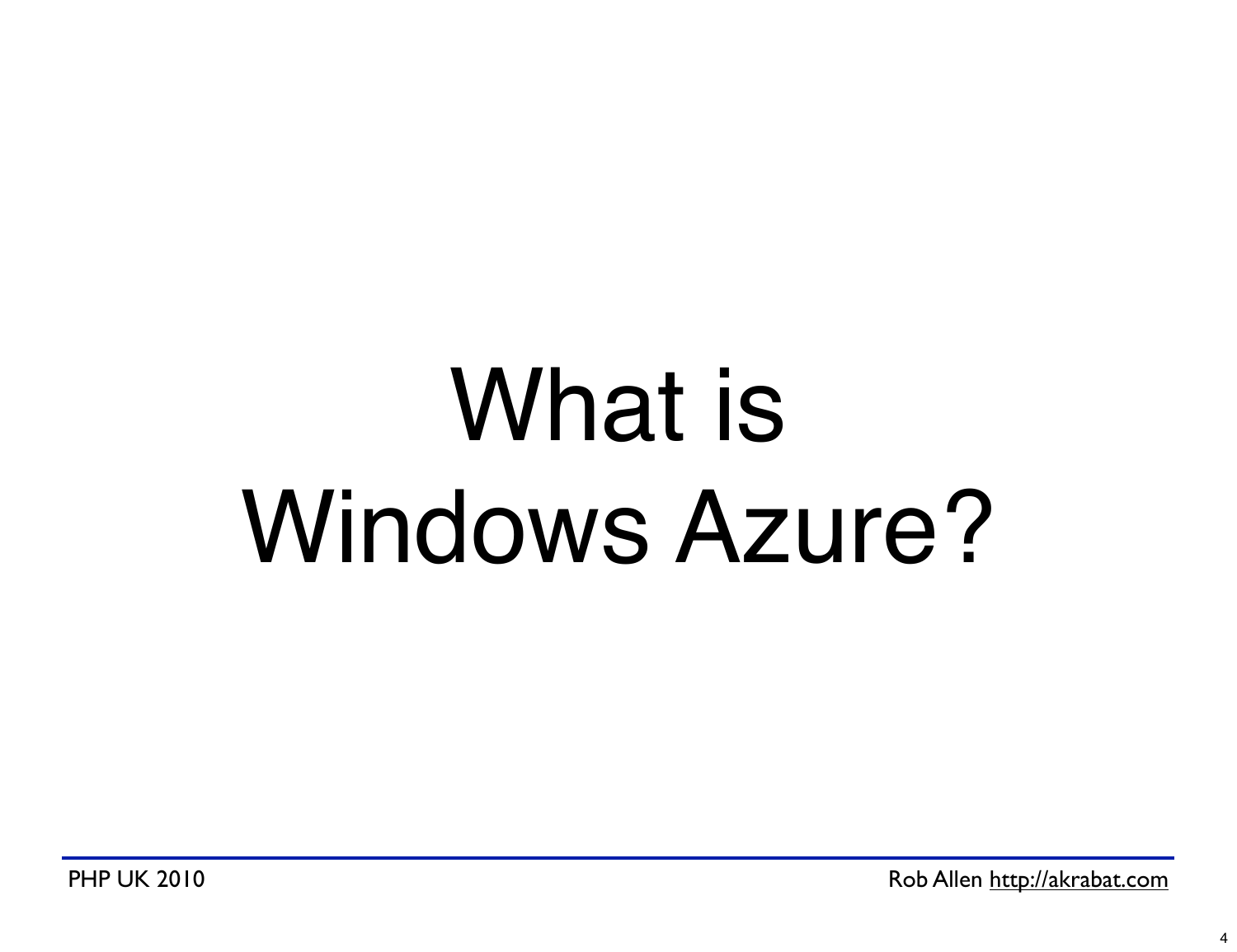# Cloud computing

"The Windows Azure platform offers a flexible, familiar environment for developers to create cloud applications and services."

<http://www.microsoft.com/windowsazure/>

- Servers and storage on the Internet
	- Abstracted
	- Scalable
	- Per-usage payment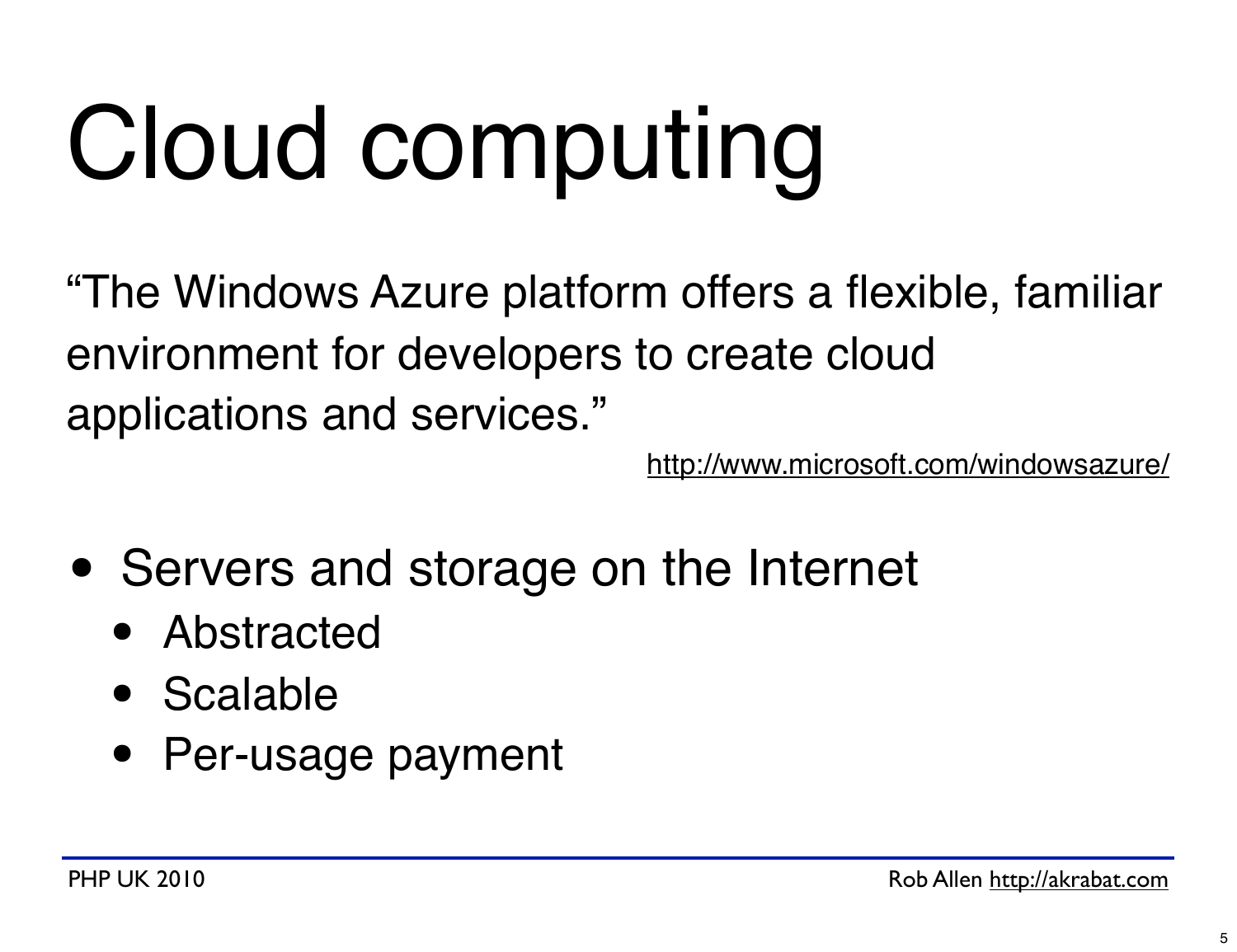# Traditional vs reality

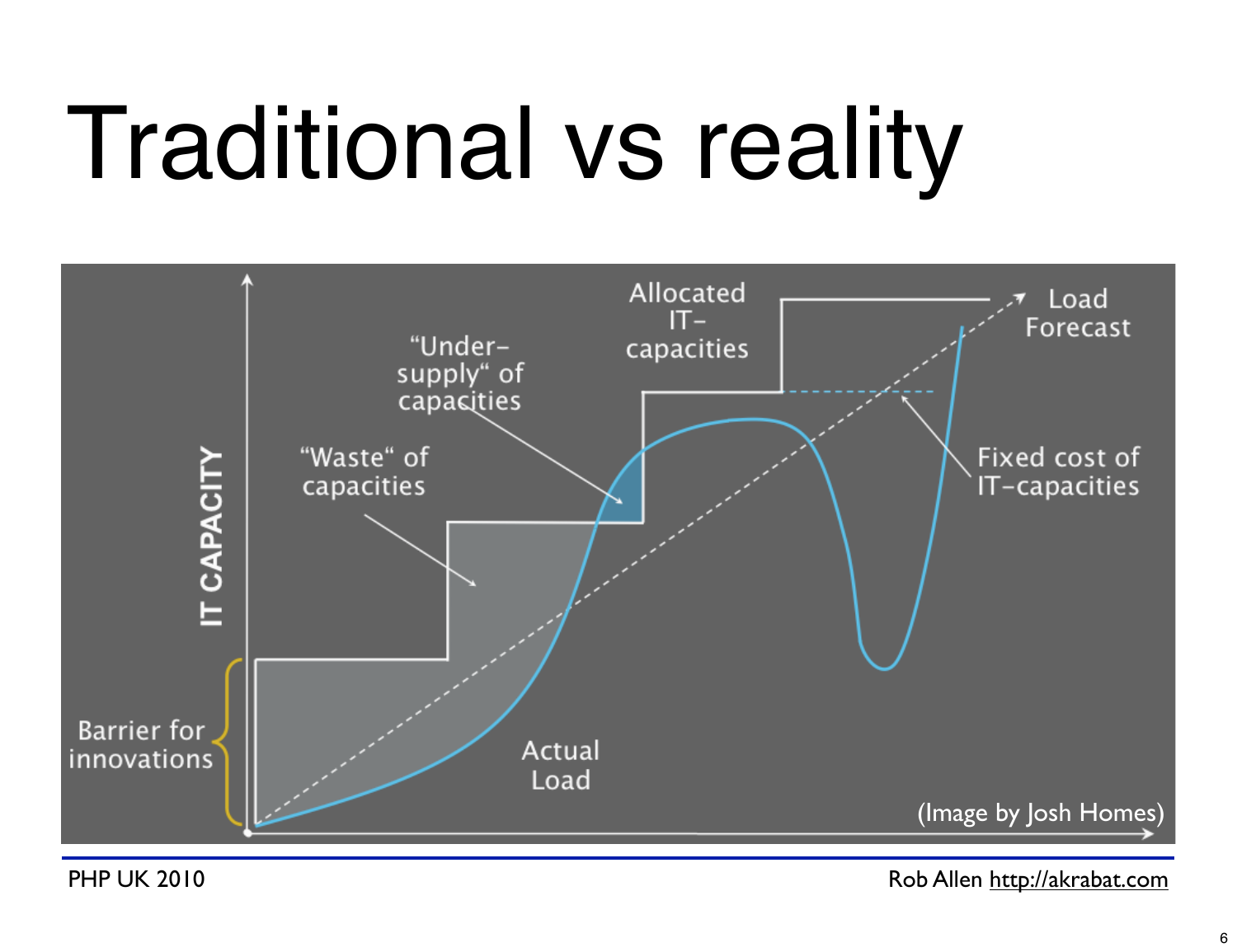# Cloud vs reality

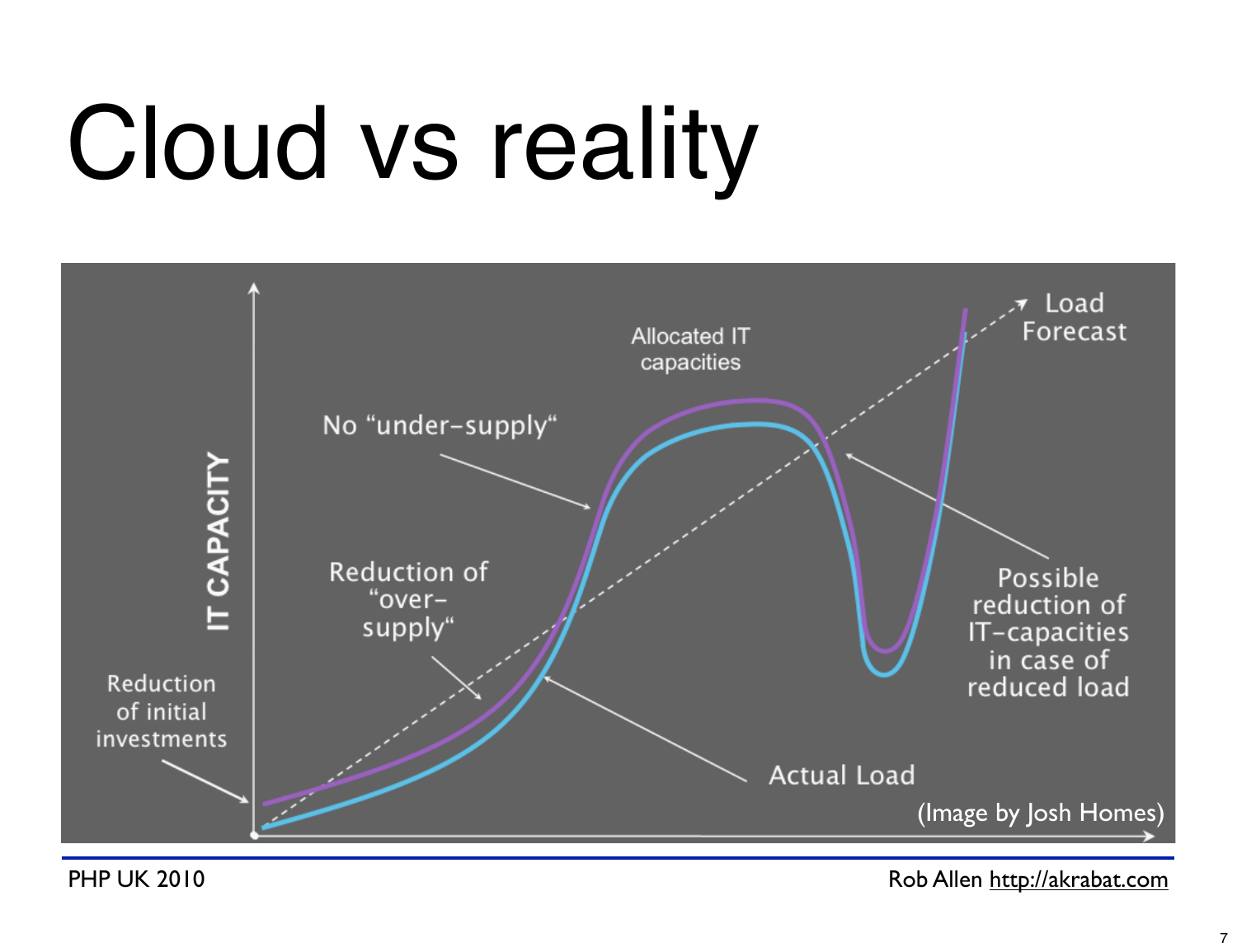#### Infrastructure choices

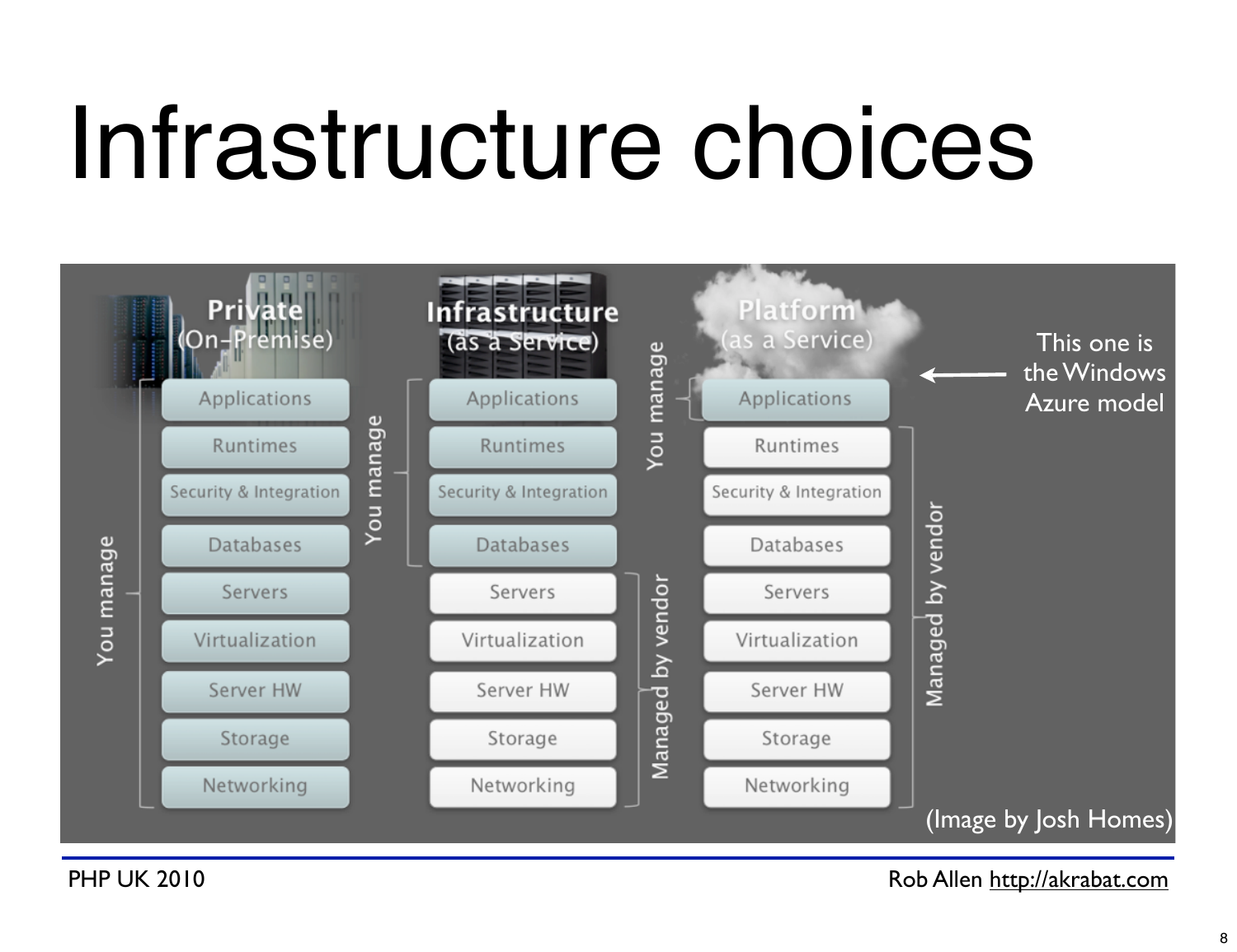# Azure's components

- Computation (aka the "Fabric")
- Storage services
- SQL Azure
- Developer experience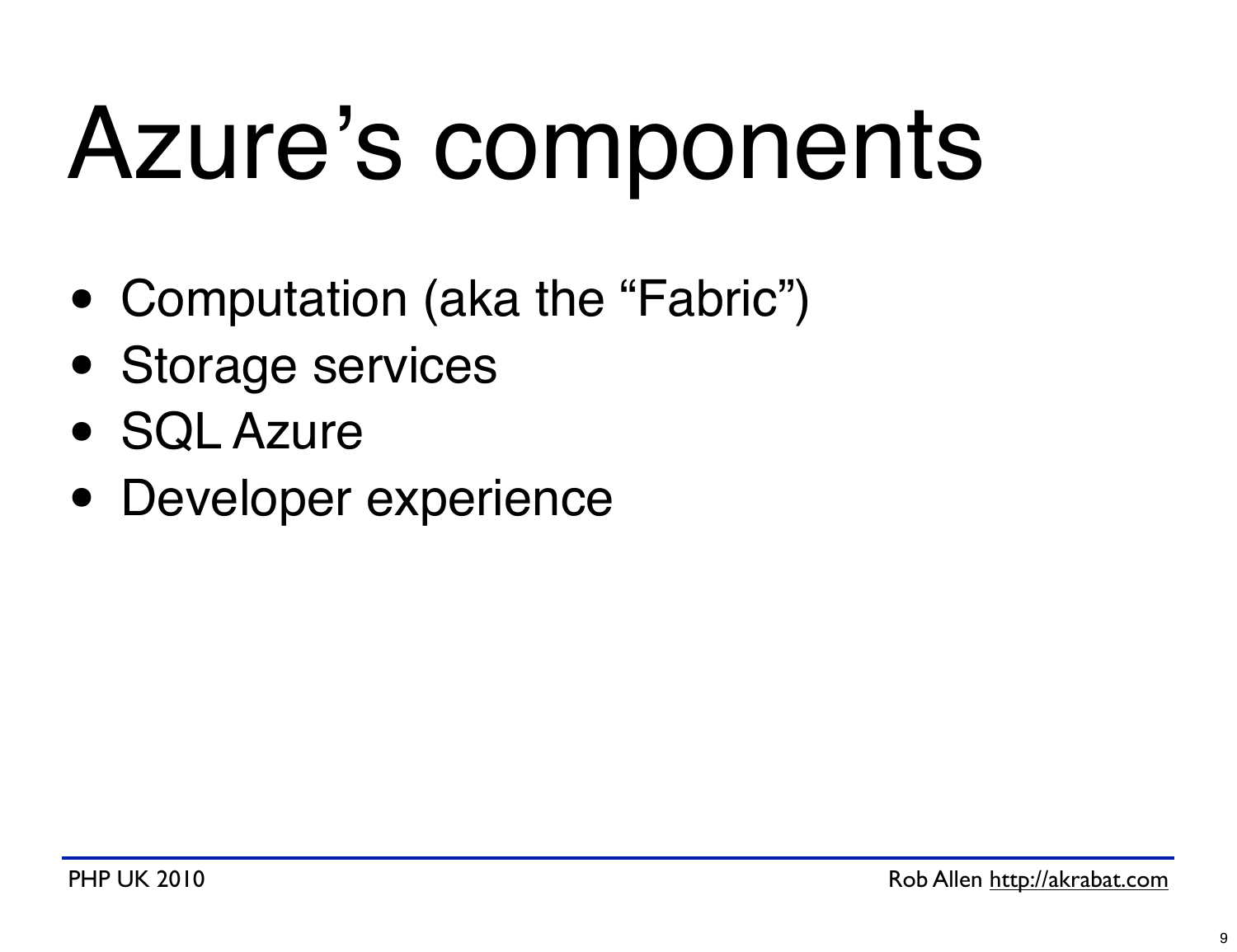## The Fabric

- Abstract computing resources
- Servers running Windows Server 2008 in VMs
- Other paraphernalia: load balancers & switches
- 4 VM sizes: S, M, L, XL
- Some .NET stuff
- More importantly: FastCGI !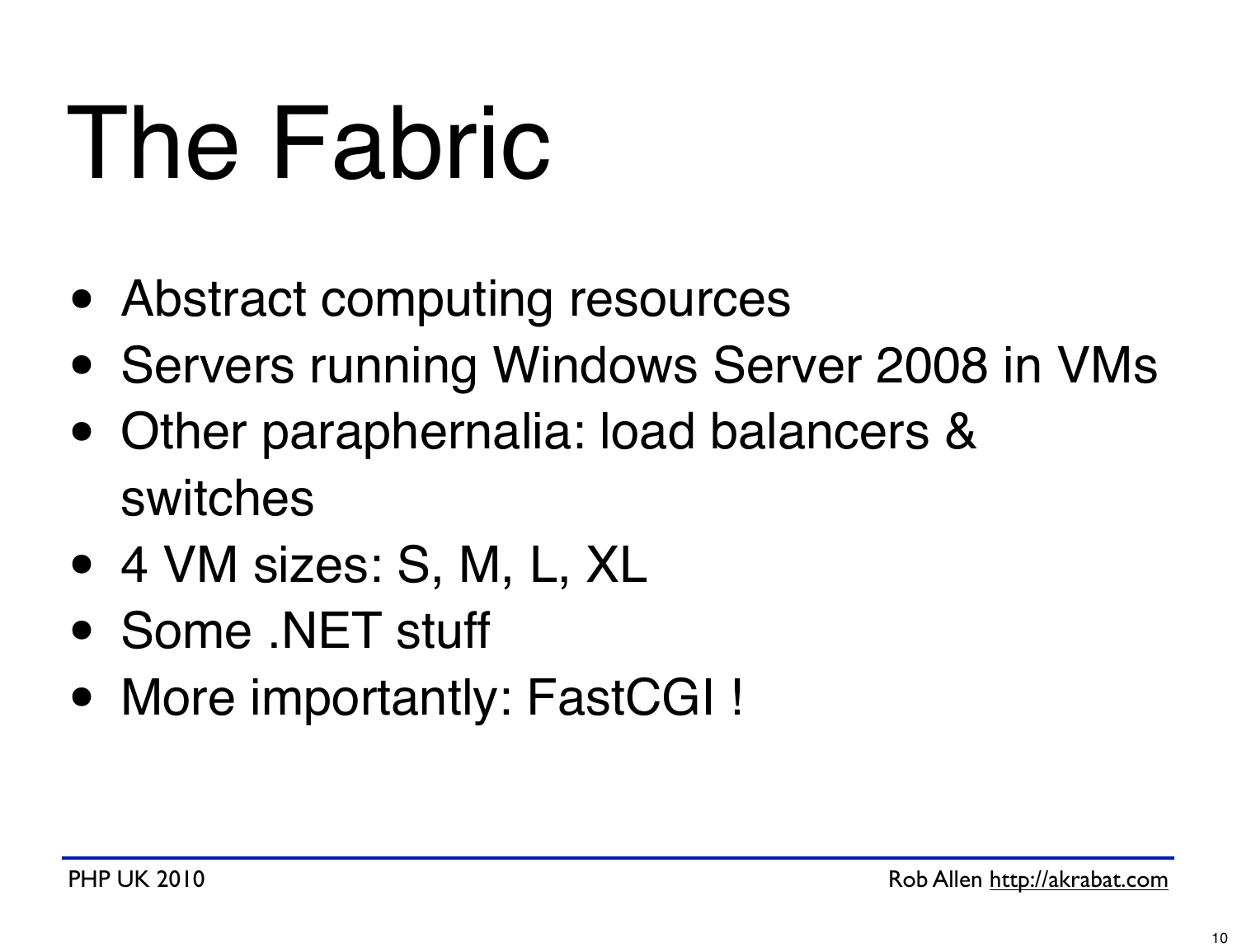#### Roles

- Web role
	- Accepts HTTP/HTTPS requests
	- IIS7
	- Must be stateless
- Worker role
	- No incoming requests
	- Outgoing requests are used
	- More like a daemon (service)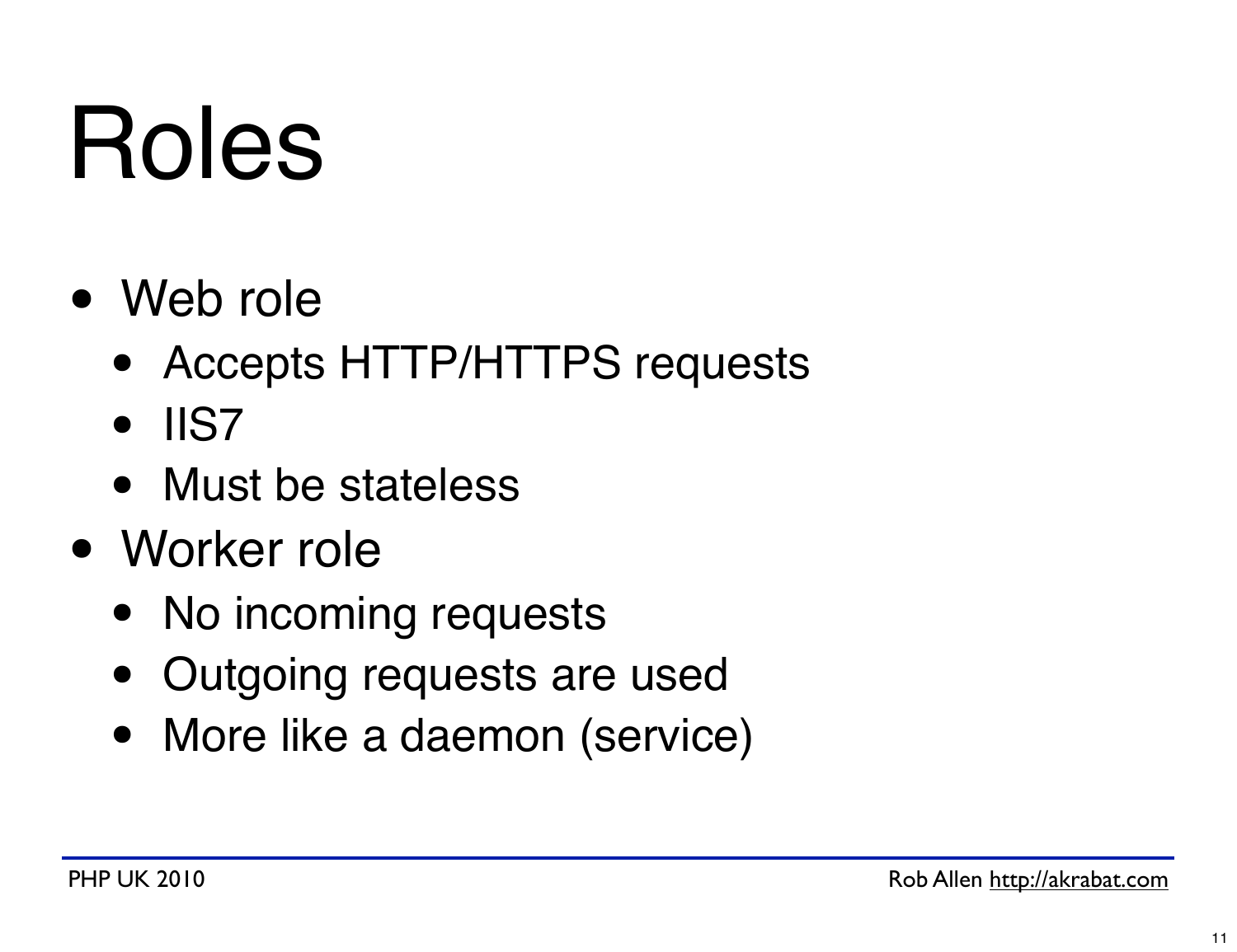# AppFabric

- Service Bus
	- Relays messages from external clients to internal apps via the Azure platform
	- Solves firewall & NAT problems
- Access Control
	- "Federated identity & access control" for apps and clients
- REST & SOAP access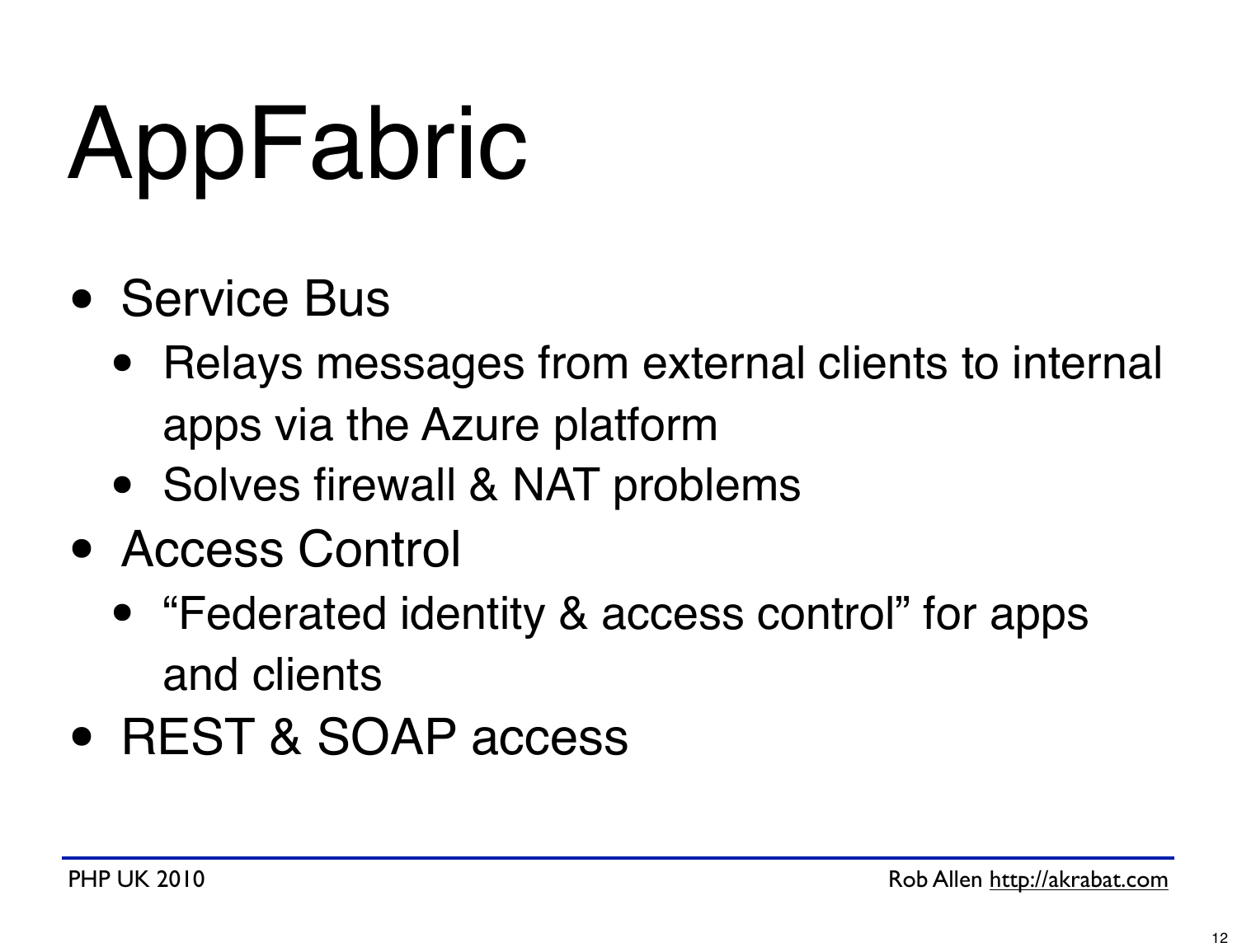# Storage services

- Independently accessible
- REST API
- Scalable
- Types:
	- Blobs
	- Tables
	- Queues
	- XDrive (NTFS)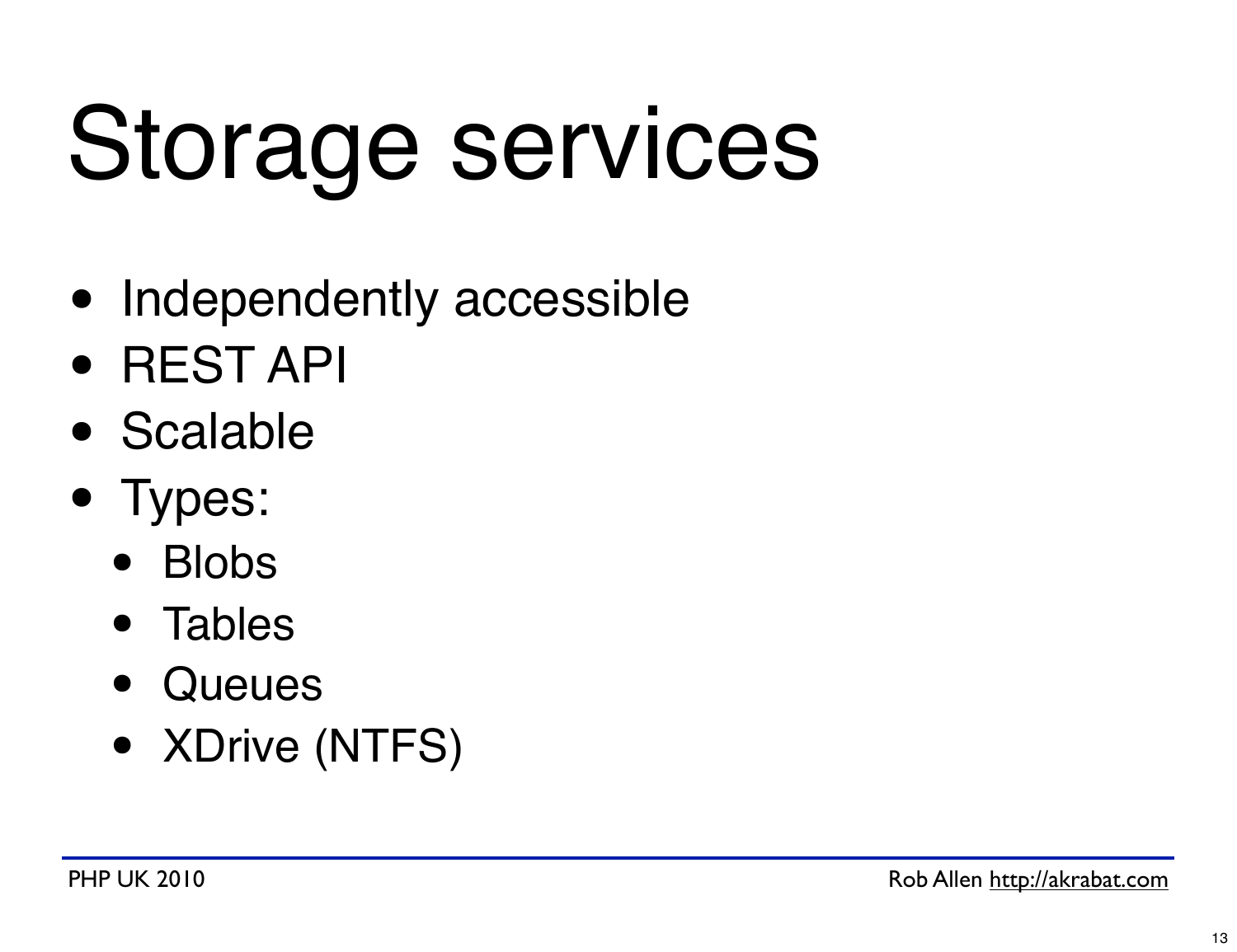# Storage: Blobs

- Simple and easy
- one blob  $=$  one file
- Each account has many containers
- Each container has many blobs
- Large: 50GB!
- Public or private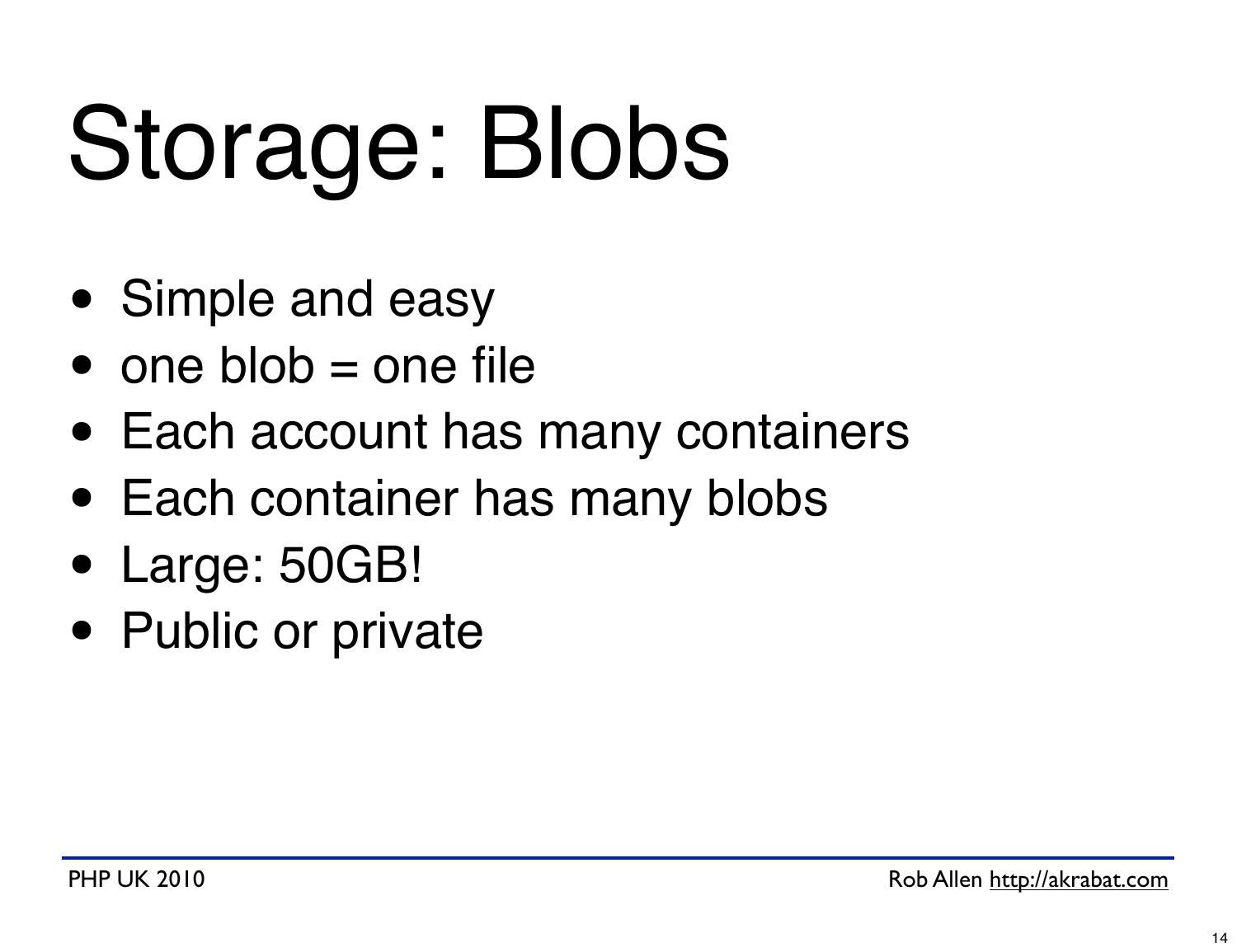# Storage: Tables

- NOT relational database tables!
- More like organised key-value storage
- Each account has many *tables*
- Each table has many *properties*
- A property has a *name*, *type* and *value*
- No schema
- Versioned
	- Supply version on update  $\Rightarrow$  failure if out of date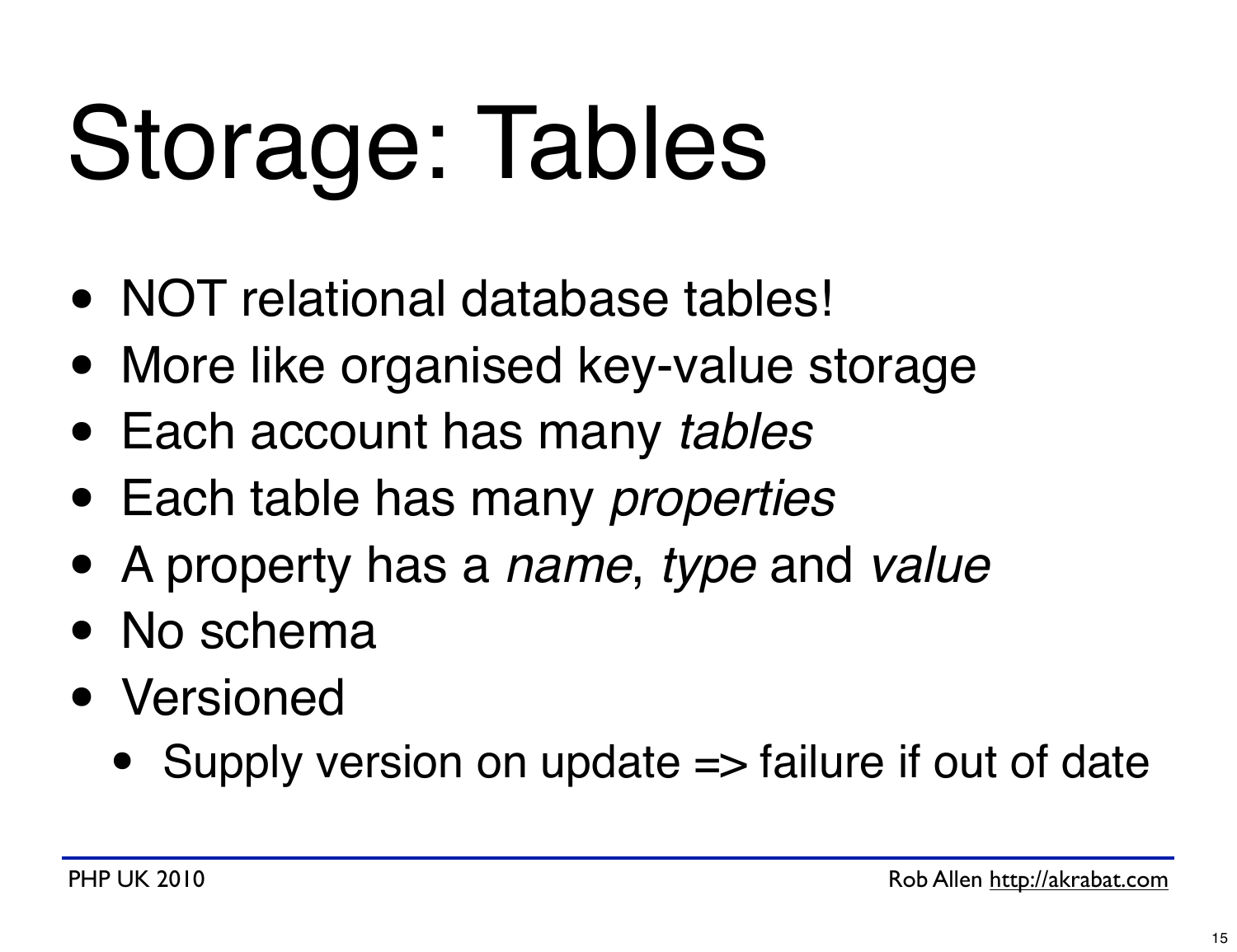# Storage: Queues

- Allows web roles to instruct worker roles
- Process:
	- Web roles adds message
	- Worker role reads messages and does work
	- Worker role deletes message
- Caveats:
	- No guarantee of order
	- Message may be worked on twice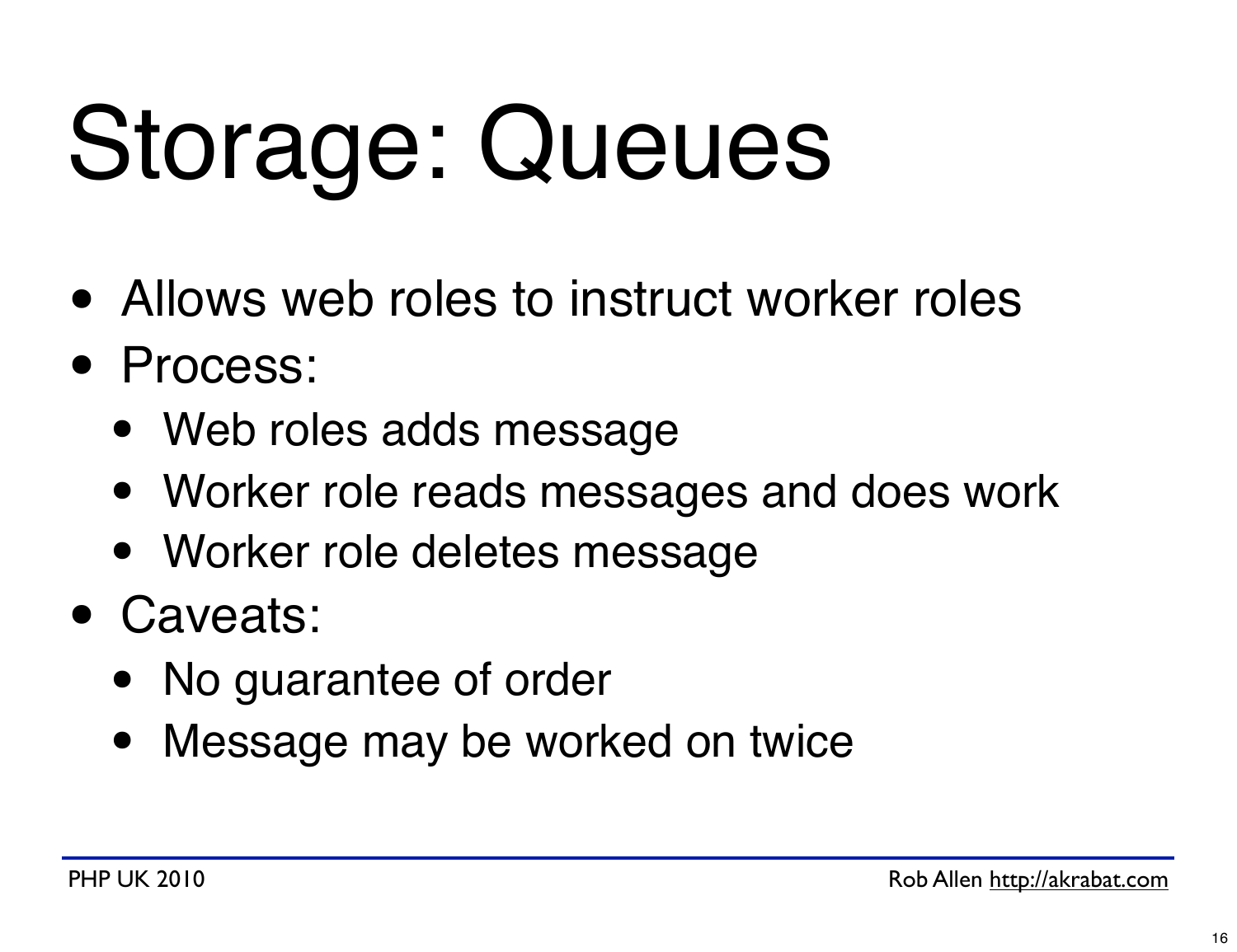# Storage: XDrive

- NTFS drive in the cloud: X:\
- Fixed size between 16MB and 1TB
- Max 16 drives on your VM
- Implemented as a page blob
- Single instance write
- Multiple instance read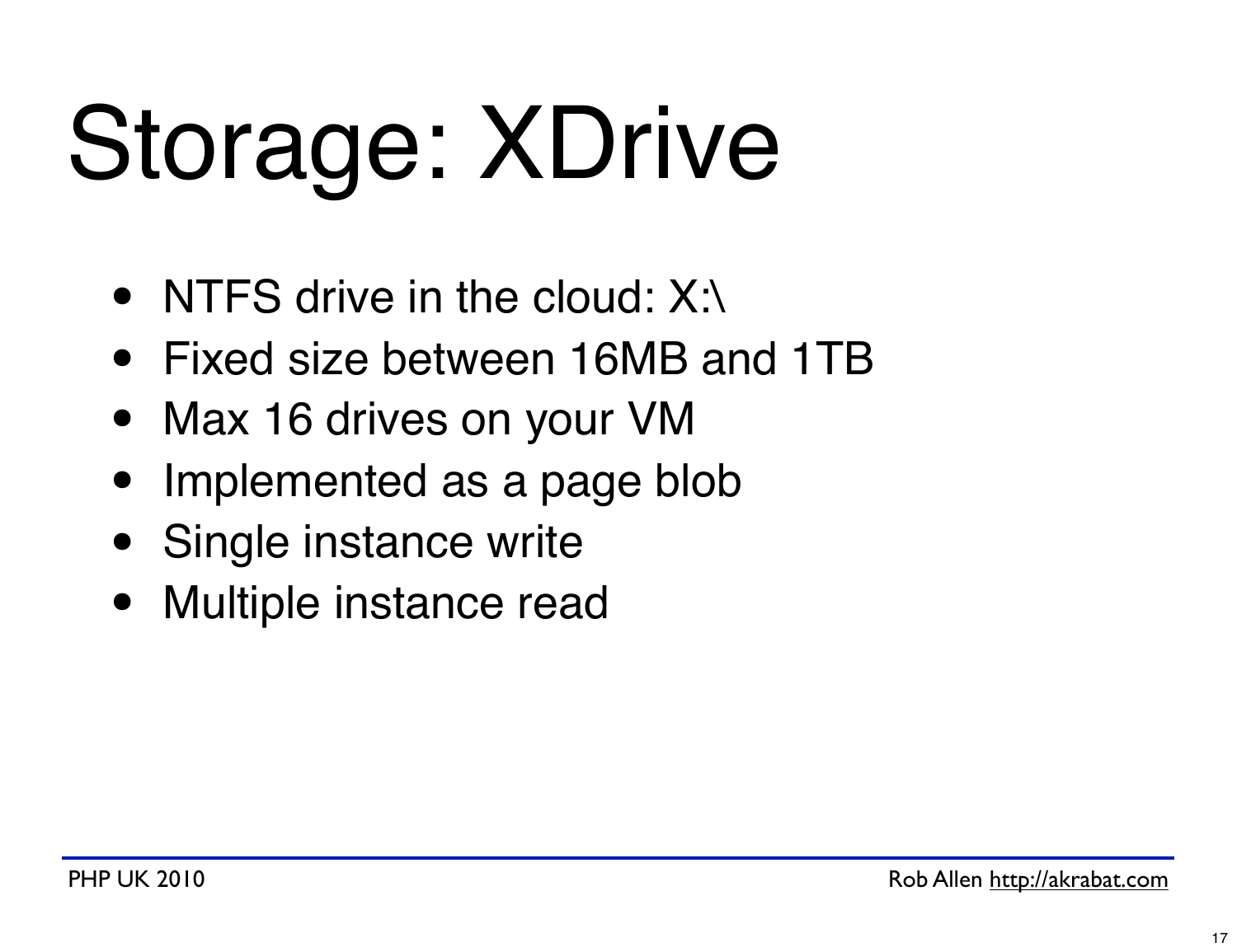# SQL Azure

- SQL database
- Relational data model
- Familiar development
- Scalable
	- abstracted database servers
	- Load balanced
	- Automatic failover built-in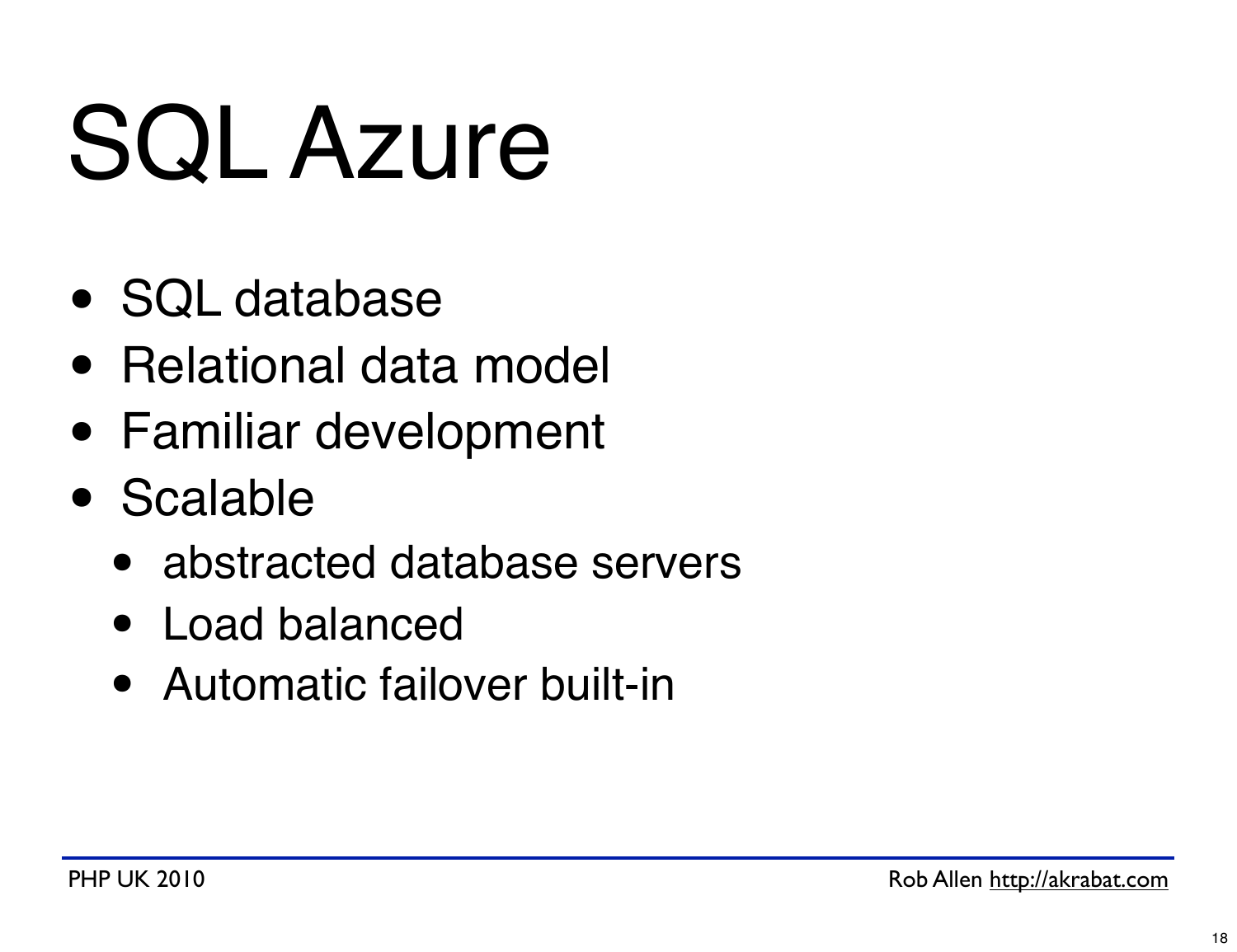# Developer experience

- Offline development environment
	- Fabric and storage services
- Command line SDK
- Visual Studio plugin
- PHP SDK
- Eclipse tooling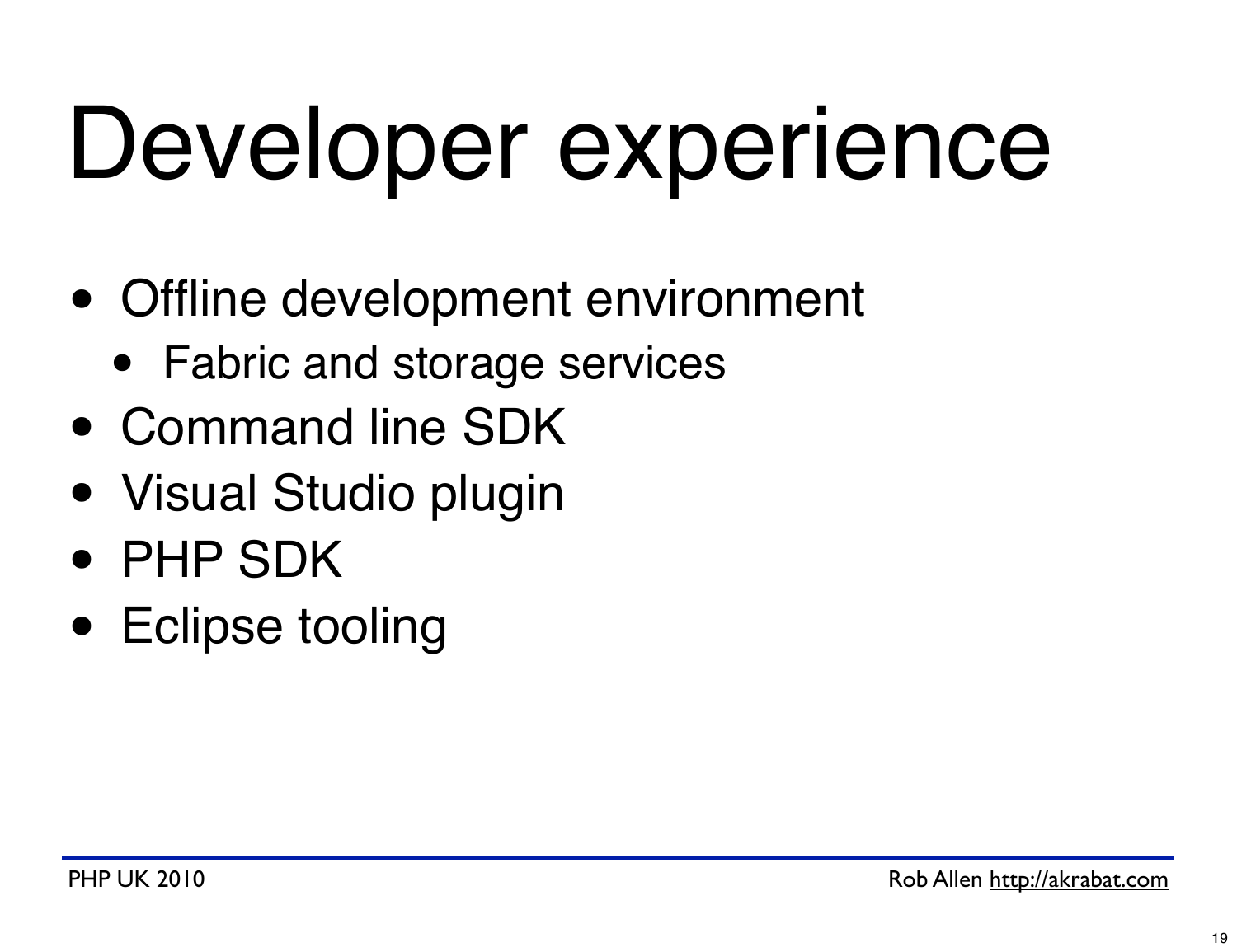#### Azure architecture

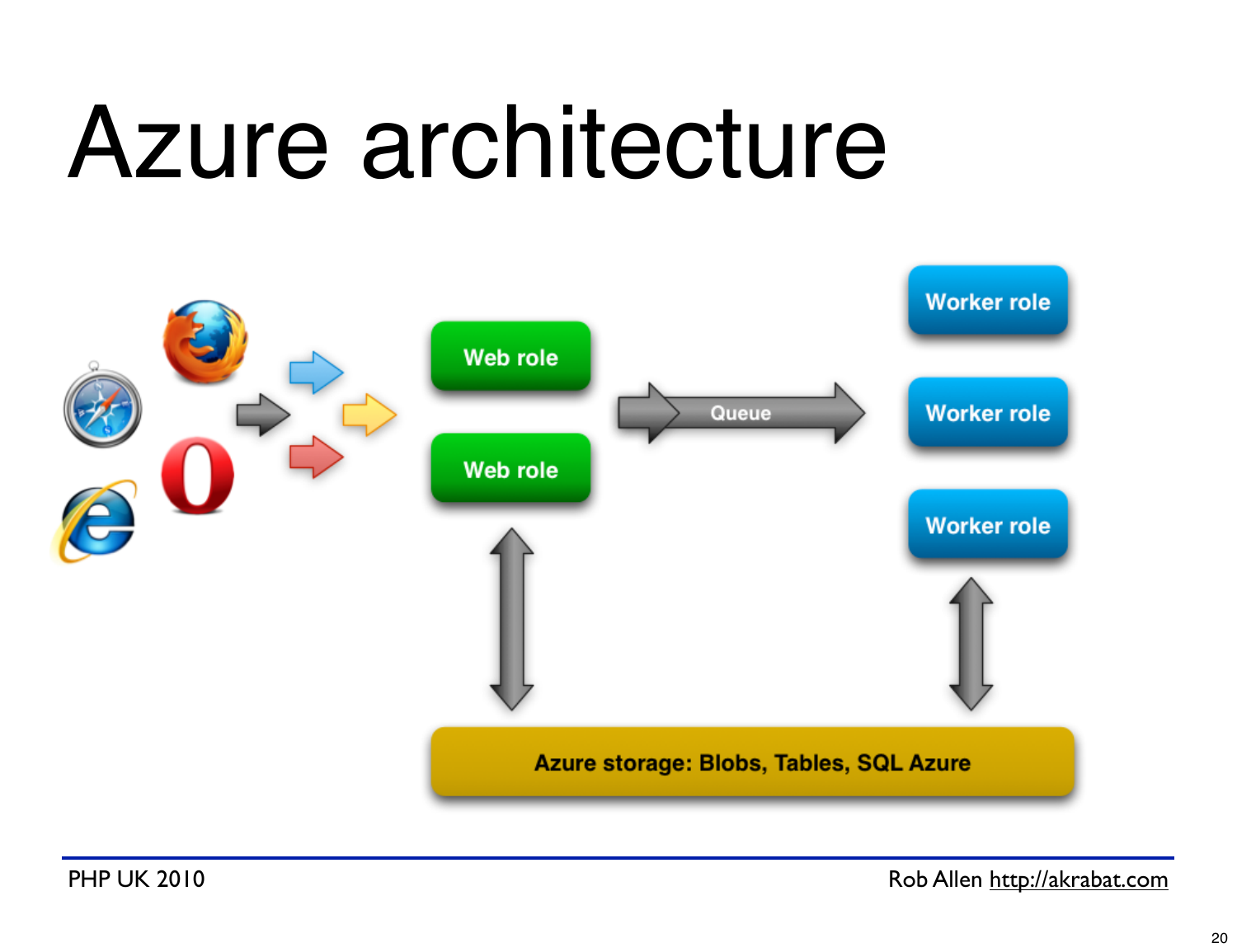# Deployment experience

- 2 step deployment
	- Upload to staging
	- Control panel operation to move to production
		- atomic operation: no downtime
		- Real domain uses a cname to the cloud one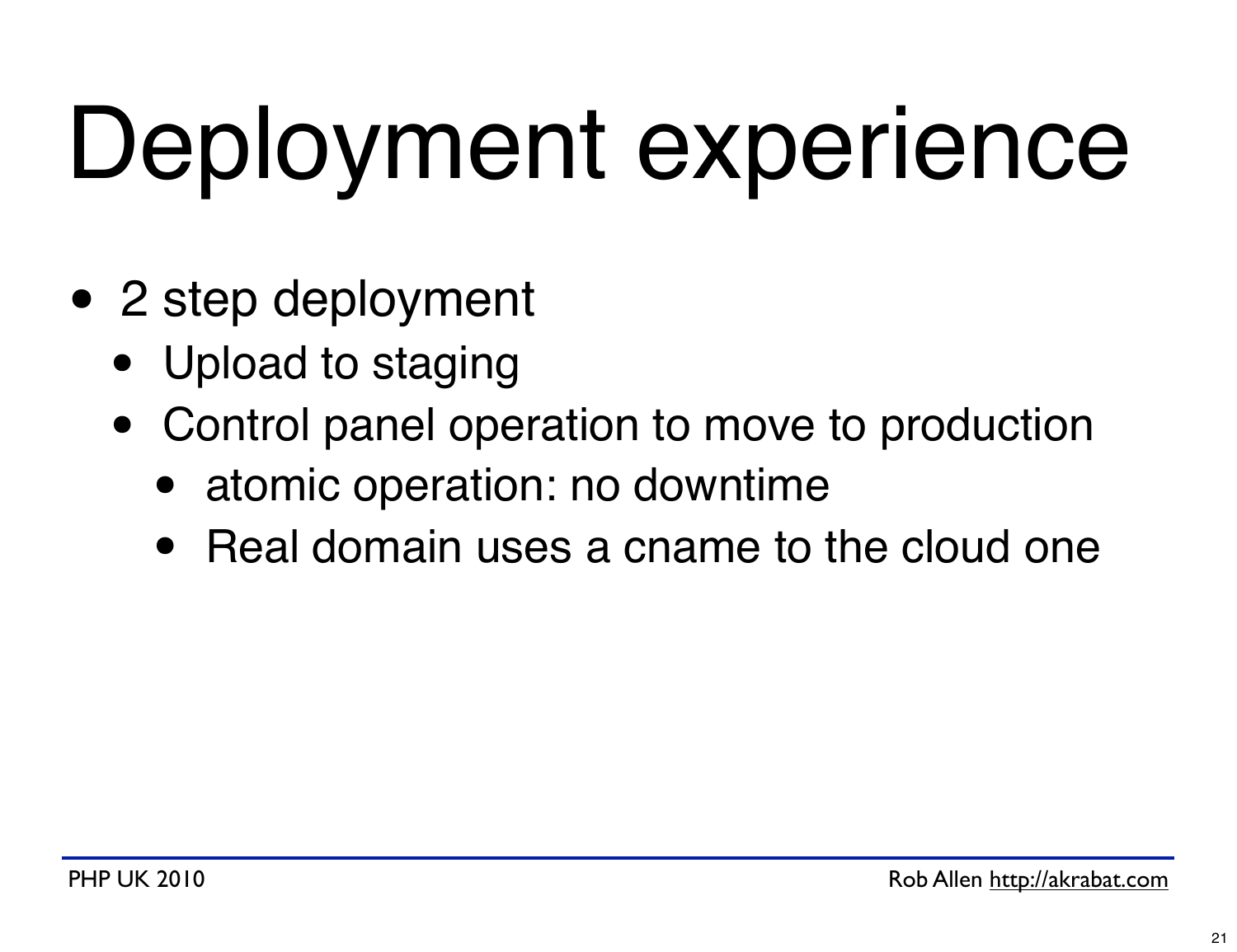## Developing for Azure with PHP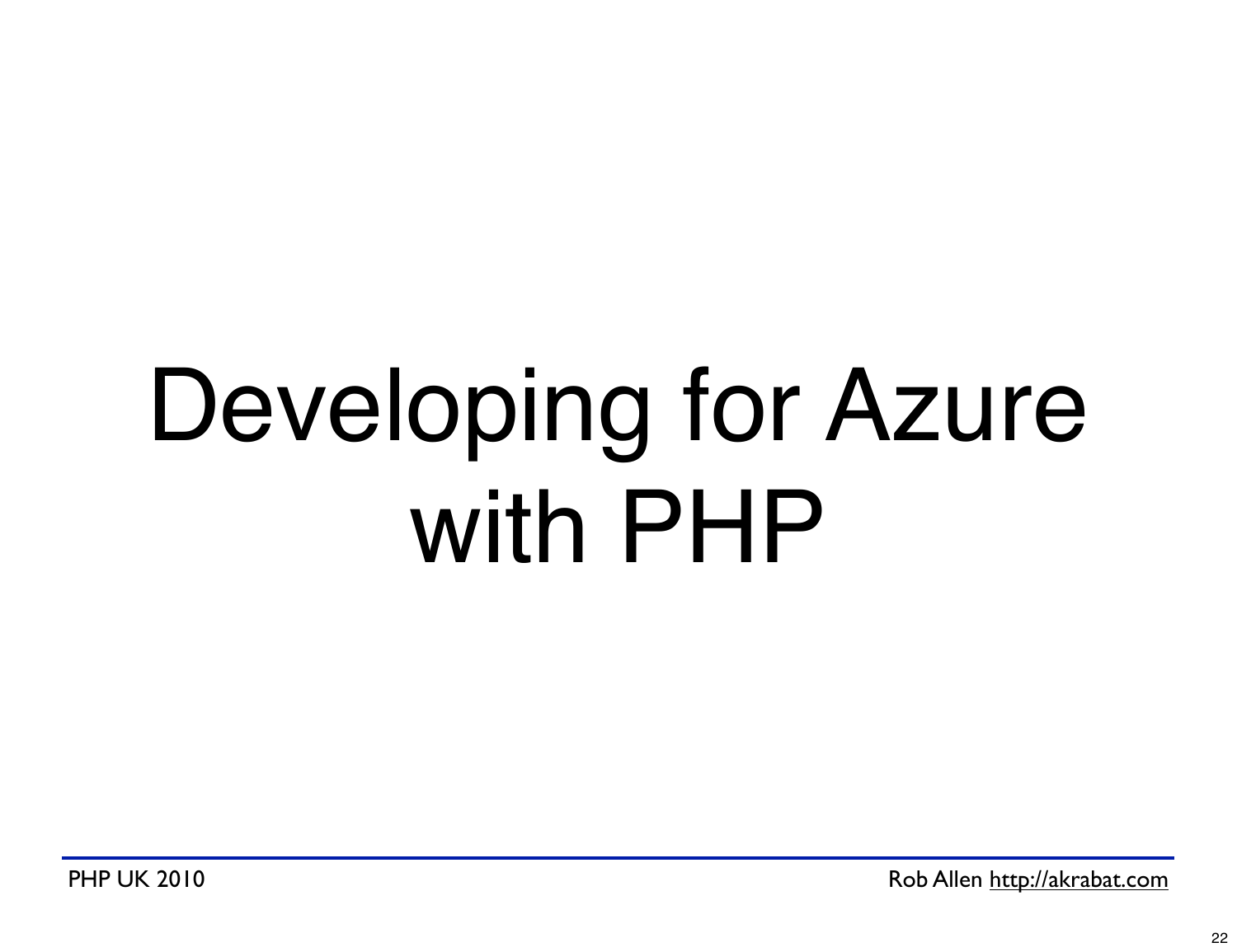# Running PHP on Azure

- Use a web role
- Supply PHP runtime
- Configure FastCGI
- Use *Windows Azure SDK for PHP*
- (or use Zend\_Server\_WindowsAzure)
- Deploy:
	- CLI: CSPack.exe & CSRun.exe
	- Use *Windows Azure for Eclipse* tooling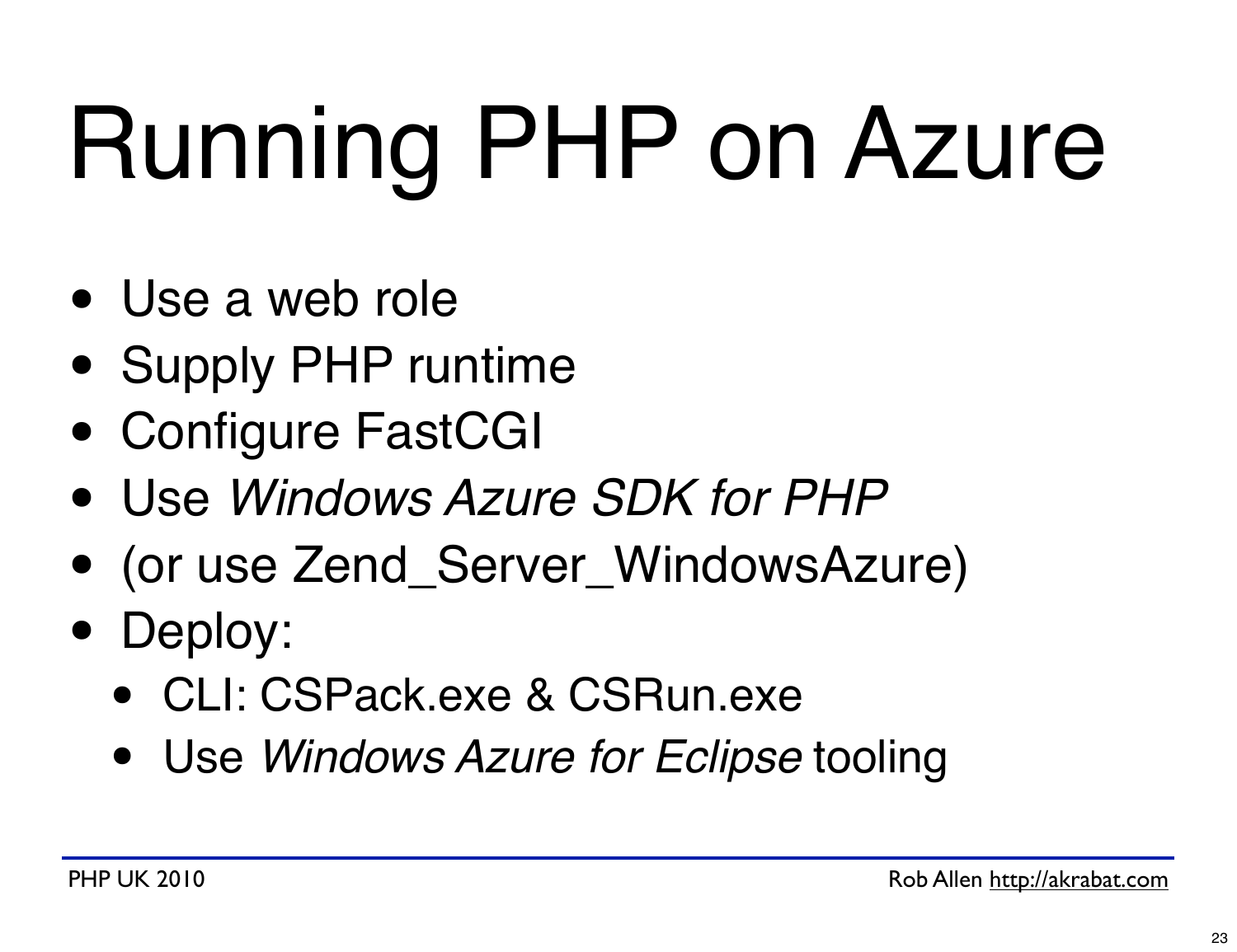# Azure Tools for Eclipse

- The easy route to Azure PHP development
- Azure projects
	- Azure service project
	- Web role project
- Run in development fabric
- One click project deployment
- Storage explorer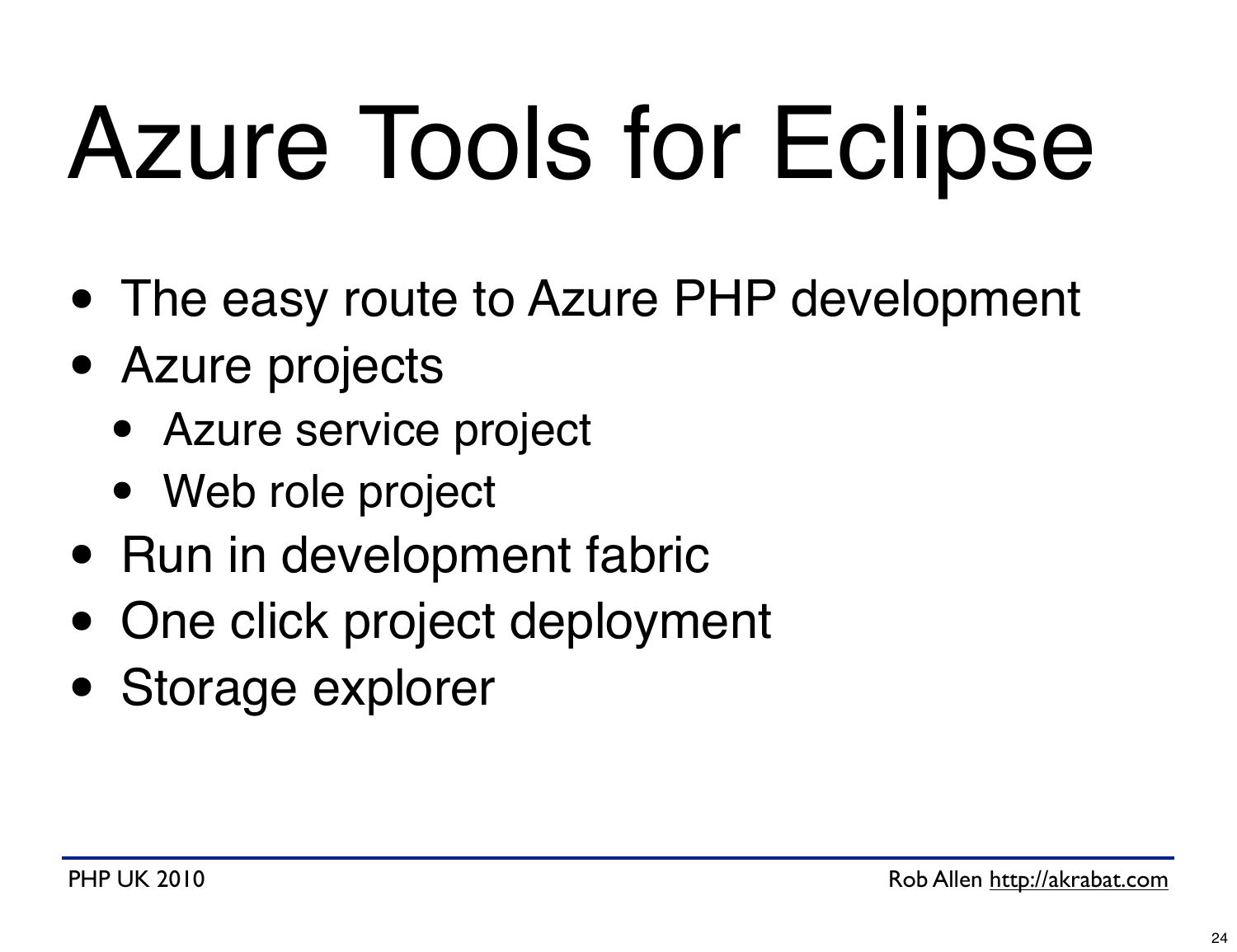# Configuration files

- Per application:
	- Service definition file
	- Service configuration file
- Per role:
	- role config file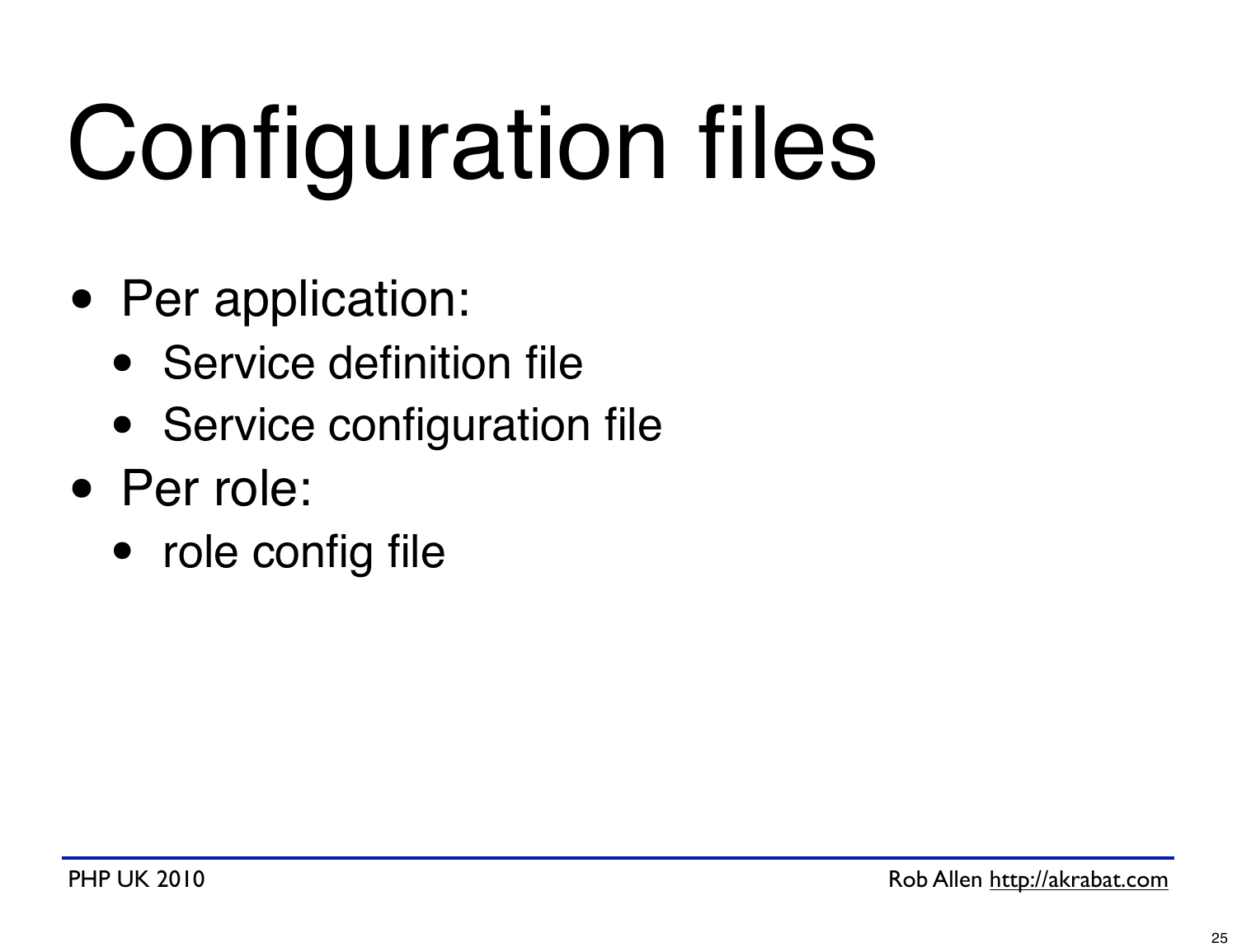## ServiceDefinition.csdef

```
<?xml version="1.0" encoding="utf-8"?>
<ServiceDefinition name="Simple"
 xmlns=
"http://schemas.microsoft.com/{etc}">
   <WebRole name="WebRole"
        enableNativeCodeExecution="true">
     <ConfigurationSettings> 
     </ConfigurationSettings>
     <InputEndpoints>
       <!-- Port 80 for http and port 443 for https -->
       <InputEndpoint name="HttpIn" protocol="http" port="80" />
     </InputEndpoints>
   </WebRole>
</ServiceDefinition>
```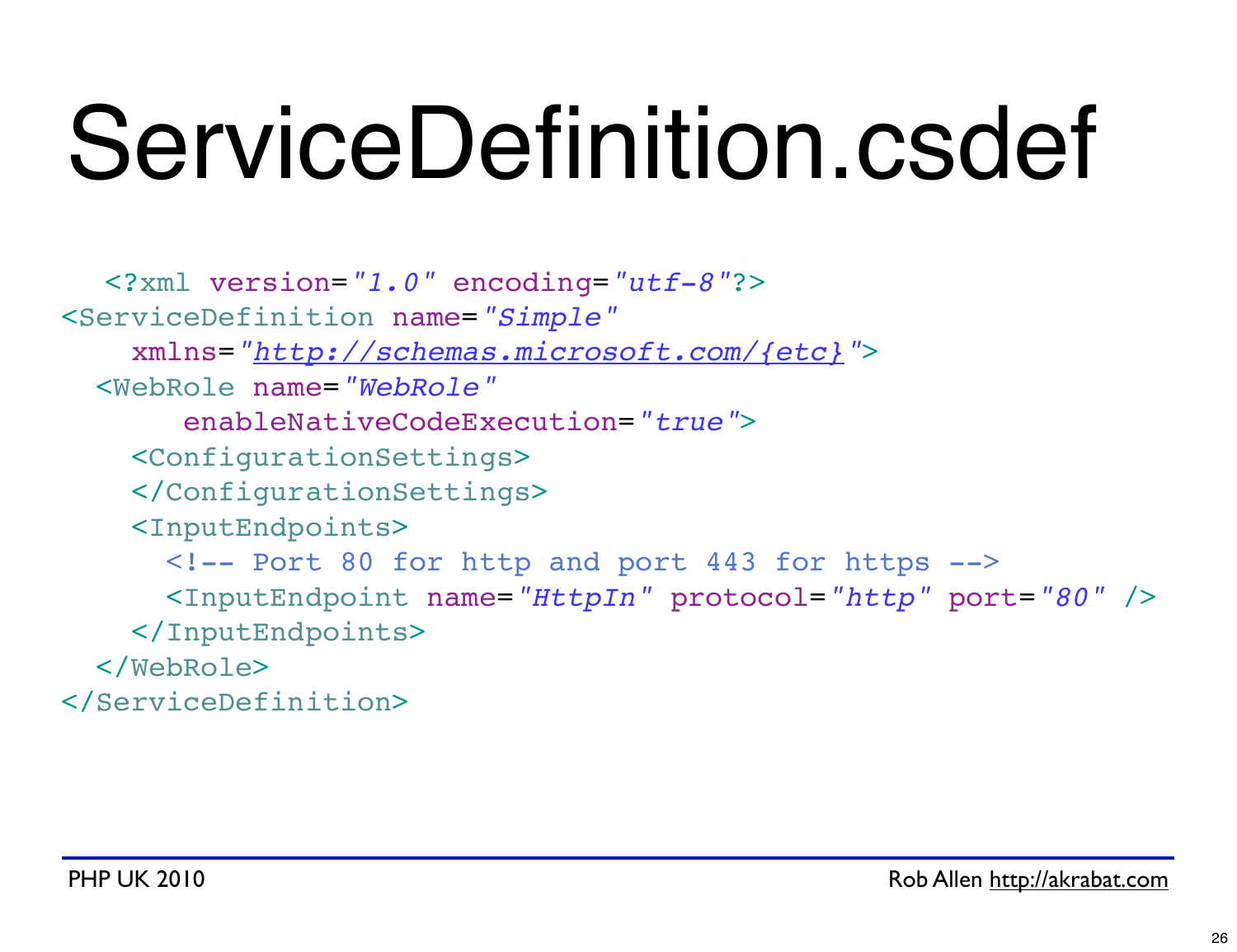#### ServiceConfiguration.cscfg

<?xml version=*"1.0"*?> <ServiceConfiguration serviceName=*"Simple"* ! ! xmlns= *["http://schemas.microsoft.com/{etc}"](http://schemas.microsoft.com/ServiceHosting/2008/10/ServiceConfiguration)*> <Role name=*"WebRole"*> <Instances count=*"2"*/> <ConfigurationSettings> </ConfigurationSettings> </Role> </ServiceConfiguration>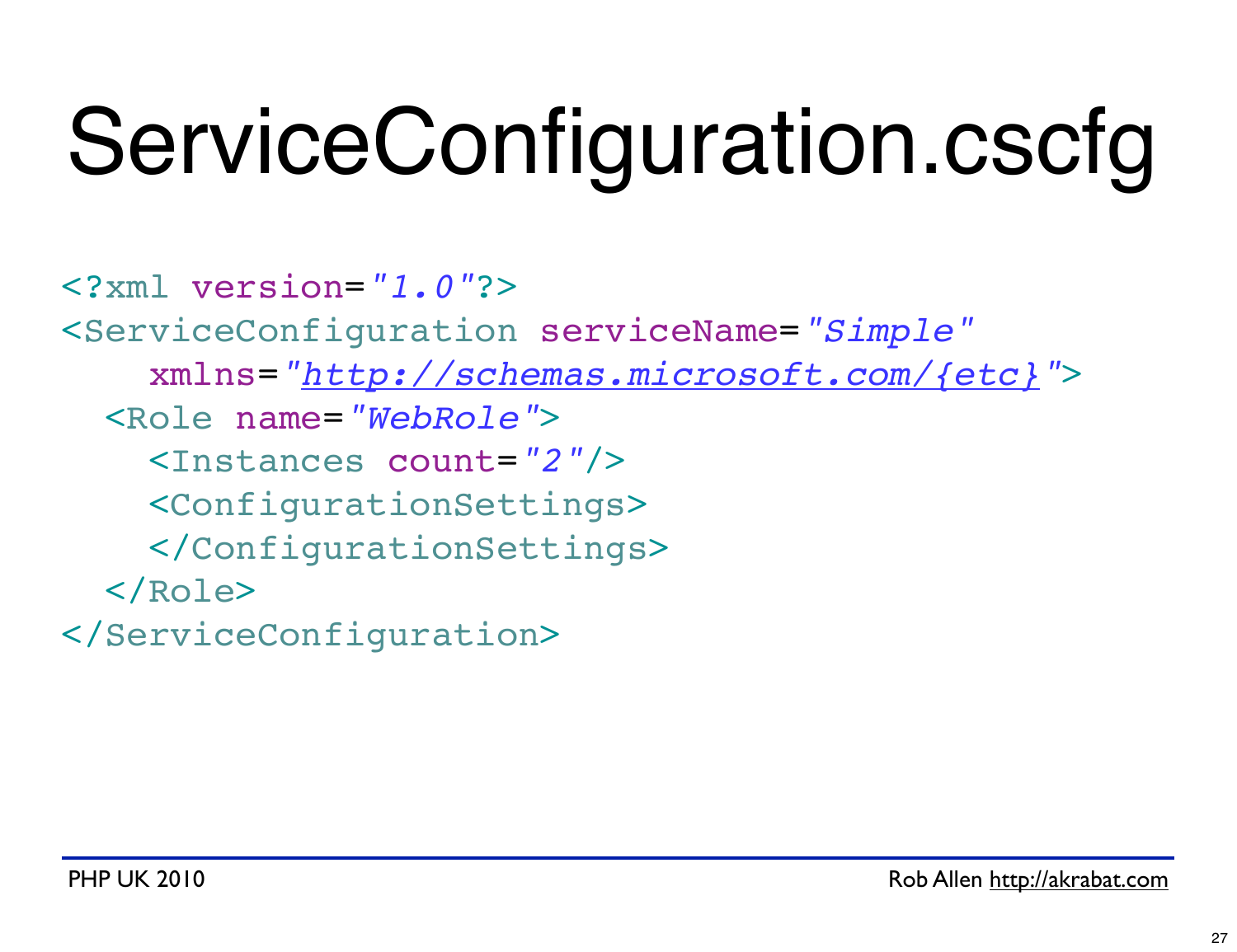### Web.config

```
<system.webServer>
 <handlers>
 <clear />
  <add name="PHP via FastCGI" path="*.php" verb="*"
      modules="FastCgiModule"
      scriptProcessor="%RoleRoot%\approot\php\php-cgi.exe"
      resourceType="Unspecified" />
  <add name="StaticFile" path="*" verb="*"
      modules="StaticFileModule,DefaultDocumentModule"
      resourceType="Either" requireAccess="Read" />
 </handlers>
 <defaultDocument>
   <files>
     <clear />
    <add value="index.php" />
   </files>
 </defaultDocument>
```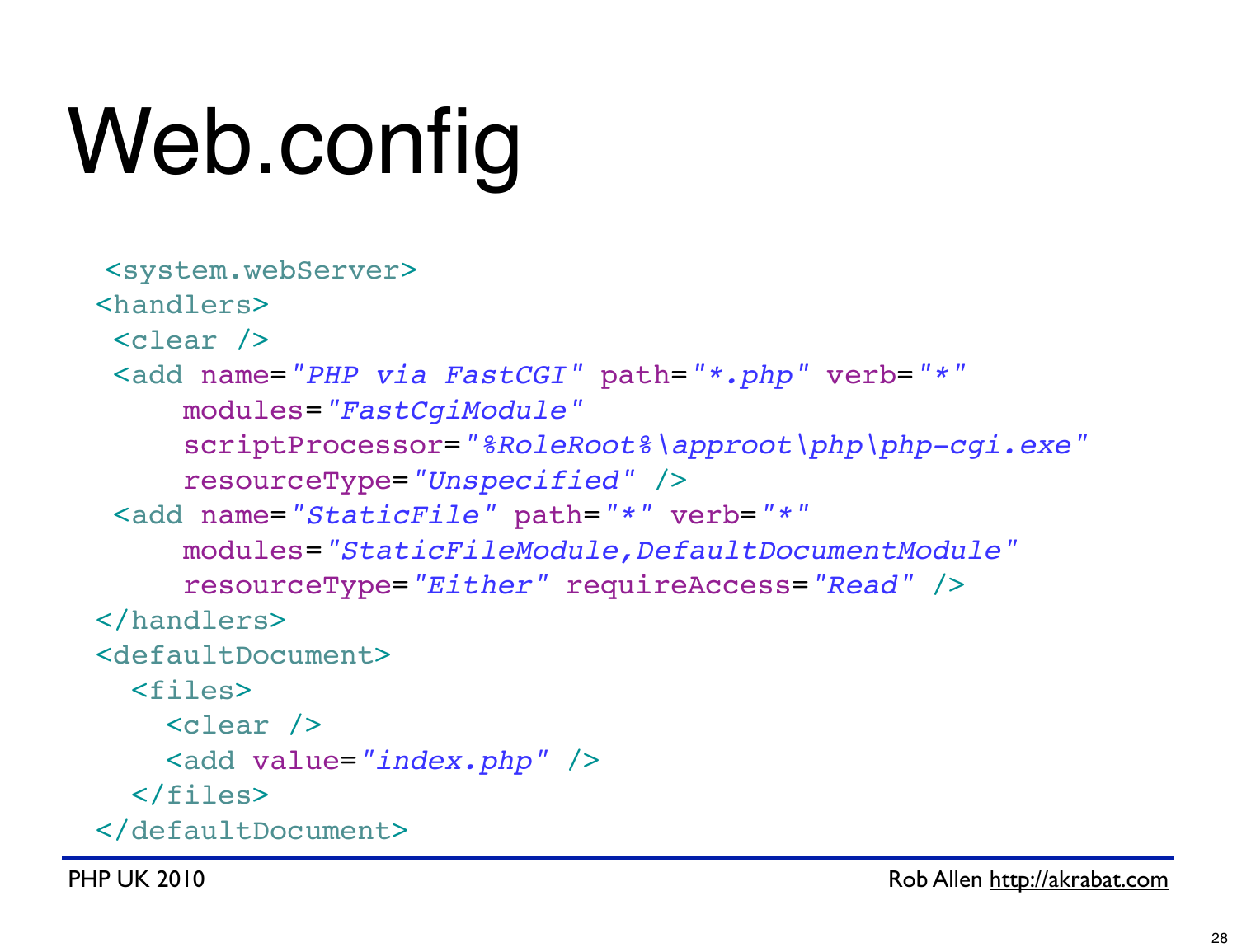# PHP SDKs

- [Windows Azure SDK for PHP:](http://phpazure.codeplex.com/)
	- [•](http://phpazure.codeplex.com/) Blobs
	- Tables
	- Queues
	- Misc low-level Azure services
- AppFabric SDK for PHP Developers:
	- Access Control Service
	- Service Bus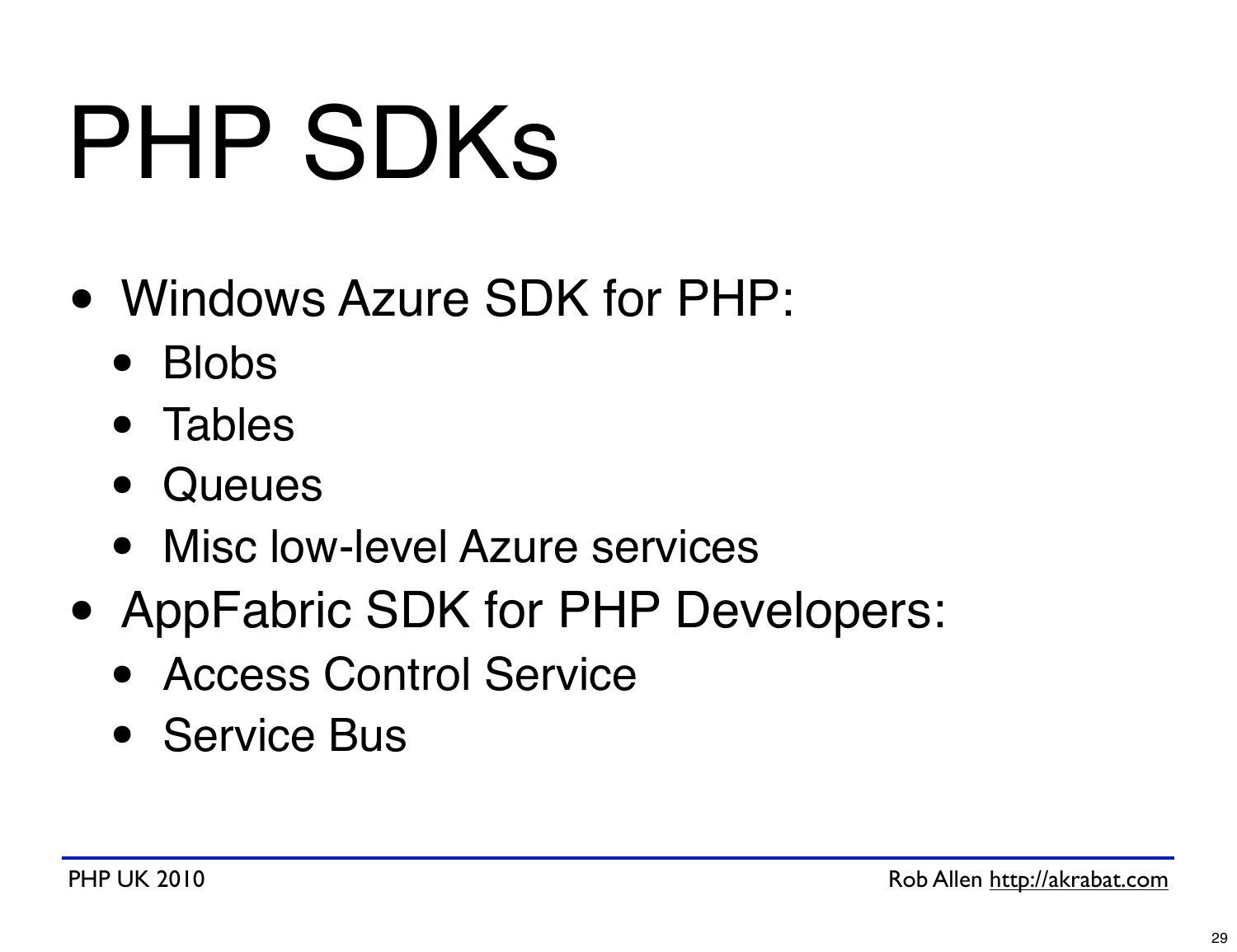#### Blobs

```
$blobStorage = new Microsoft_WindowsAzure_Storage_Blob();
// Create
if (!$blobStorage->containerExists($containerName))
{
     $blobStorage->createContainer($containerName);
     $blobStorage->setContainerAcl($containerName, 
       Microsoft WindowsAzure Storage Blob::ACL PUBLIC);
}
// Store
```
\$blob = \$blobStorage->putBlob(\$containerName, \$blobName, \$localFilename, \$metadata);

/\* @var \$blob Microsoft\_WindowsAzure\_Storage\_BlobInstance \*/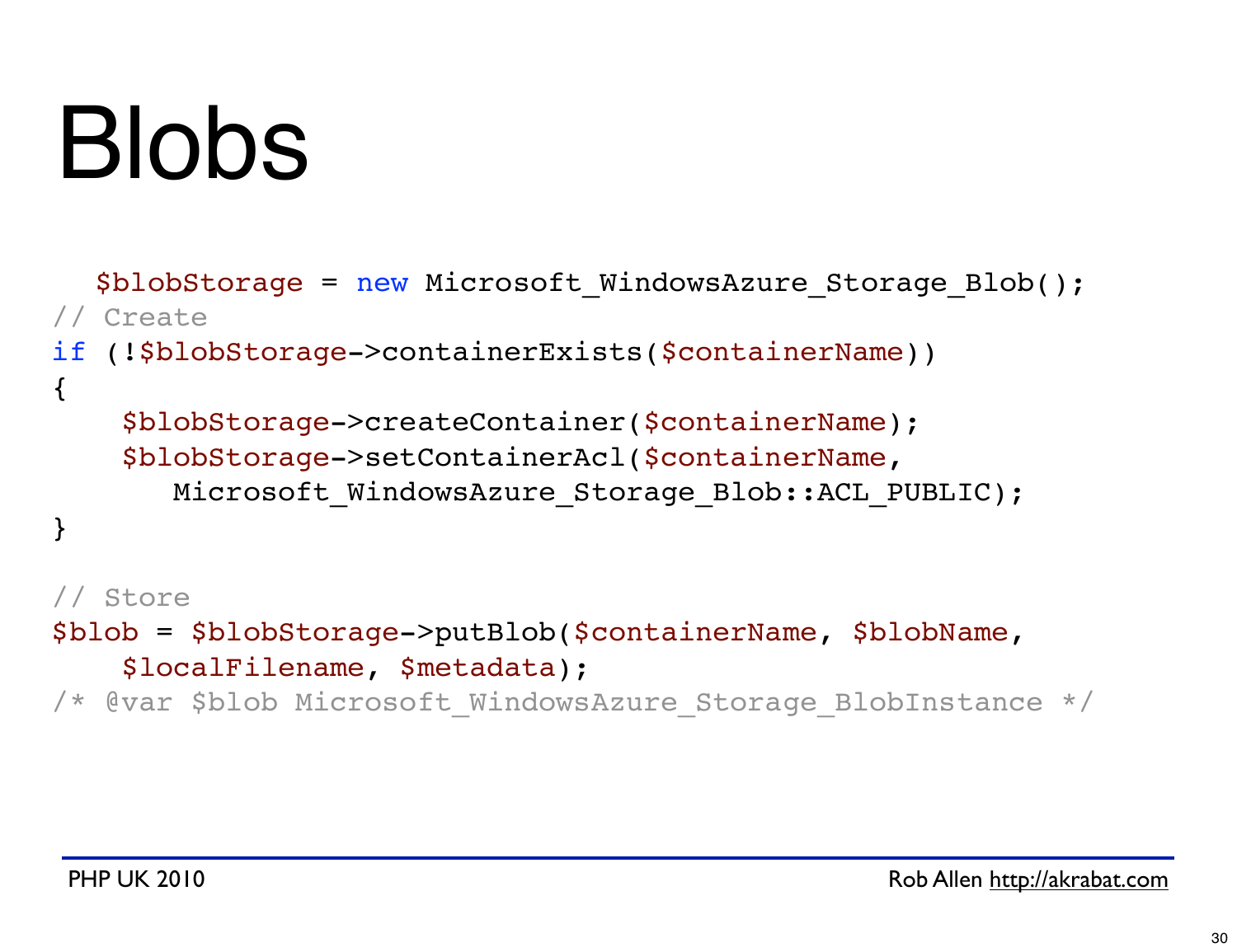#### Blobs

```
// Copy
```
\$result = \$blobStorage->copyBlob(\$containerName, \$blobName, \$containerName, \$blob2Name);

#### // Retrieve \$tempStore = azure\_getlocalresourcepath('tempstore'); \$tempPath = \$tempStore . '\\' . \$imageId; \$blobStorage->getBlob(\$containerName, \$blobName, \$tempPath);

// Delete \$result = \$blobStorage->deleteBlob(\$containerName, \$blobName); \$result = \$blobStorage->deleteContainer(\$containerName);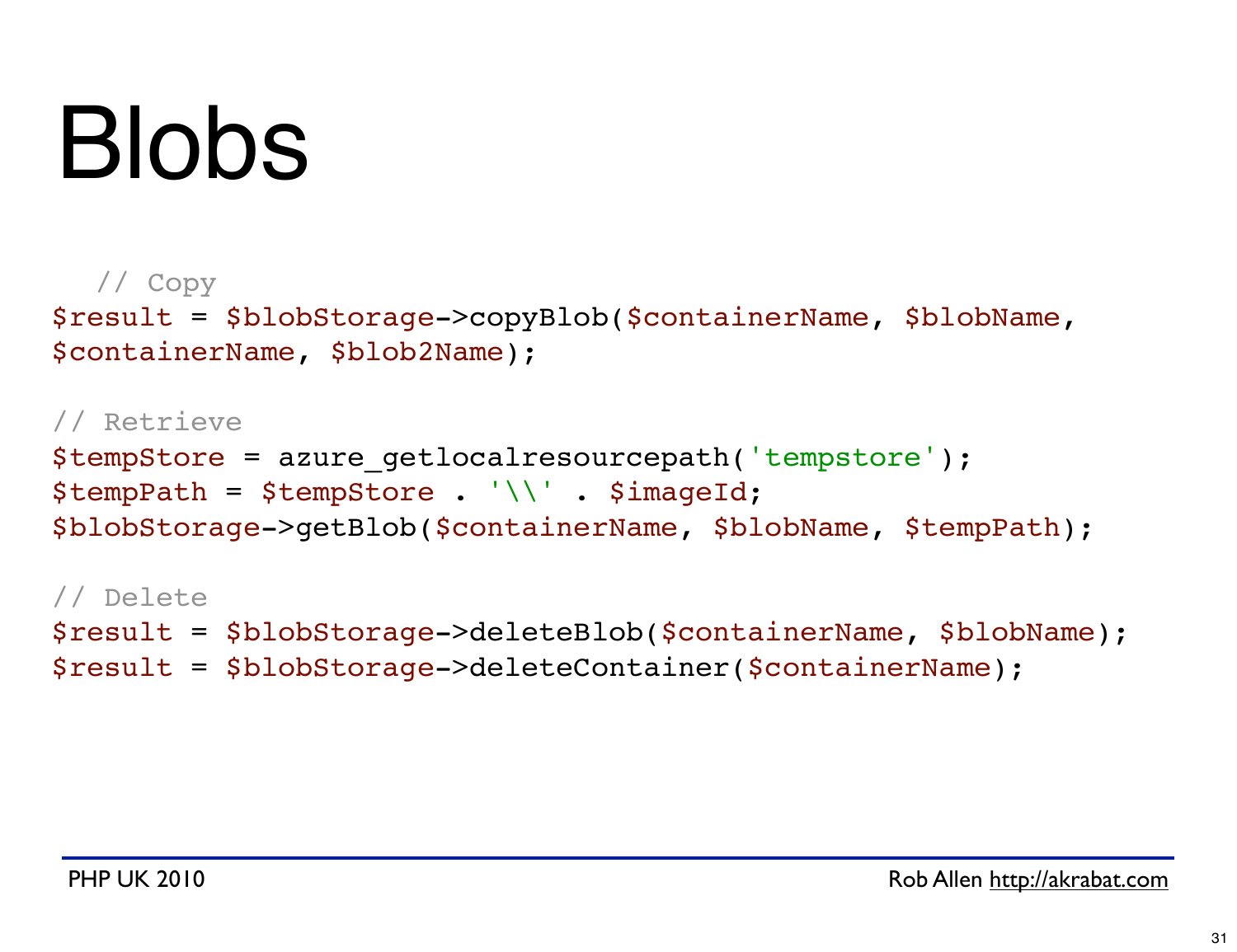# Blob stream wrapper

```
$blobStorage = new Microsoft WindowsAzure Storage Blob();
// Register:
$blobStorage->registerStreamWrapper(); // registers azure://
// or
$blobStorage->registerStreamWrapper('blob://'); // use blob://
```

```
// Use
$fp = fopen('azure://mycontainer/myfile.txt', 'r');
// ...
fclose($fp);
```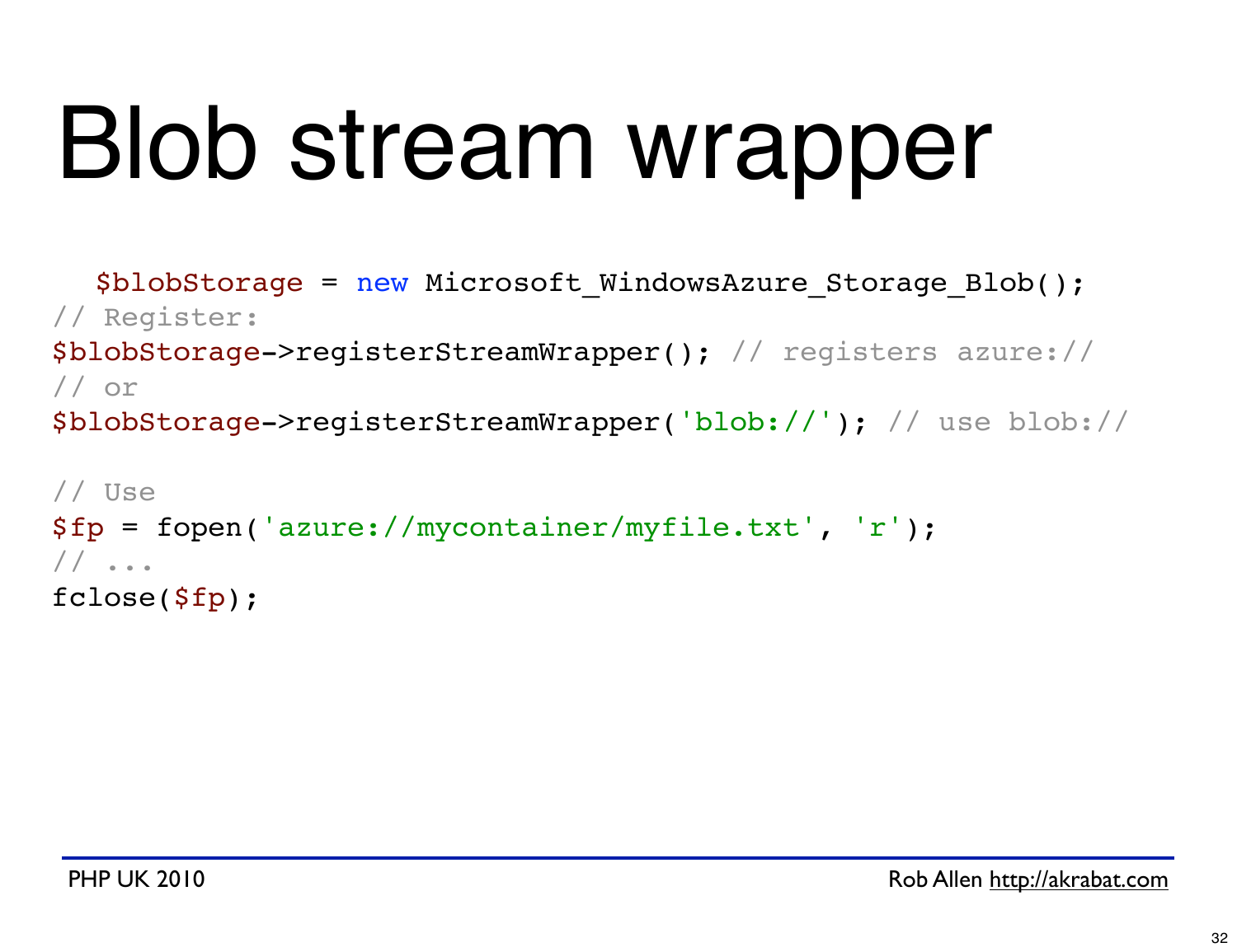#### Tables

```
$tableStorage = new Microsoft_WindowsAzure_Storage_Table(
     'table.core.windows.net', 'myaccount', 'myauthkey');
// Create
$result = $tableStorage->createTable($tableName);
// List 
$result = $tableStorage->listTables();
foreach ($result as $table) {
     echo 'Table name is: ' . $table->Name . "\n";
}
// Delete
$tableStorage->deleteTable($tableName);
```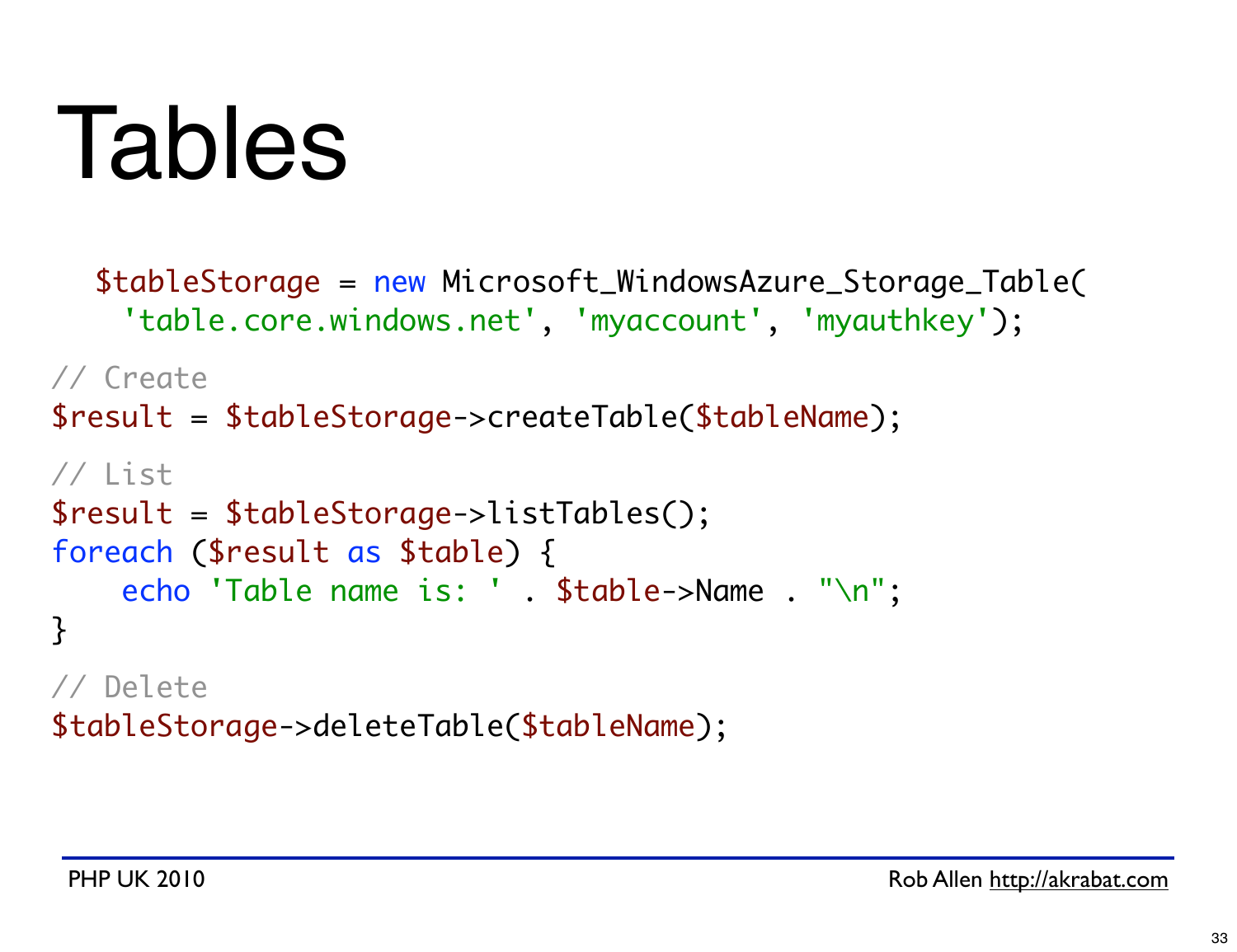## Entities within a table

```
// Structured entity
class ImageEntity extends
```
Microsoft\_WindowsAzure\_Storage\_TableEntity

```
{
     /**
      * @azure filename
      */
     public $filename;
     /**
      * @azure size Edm.Int64
     \star/ public $size;
}
  Unstructured entity
// Microsoft_WindowsAzure_Storage_DynamicTableEntity
```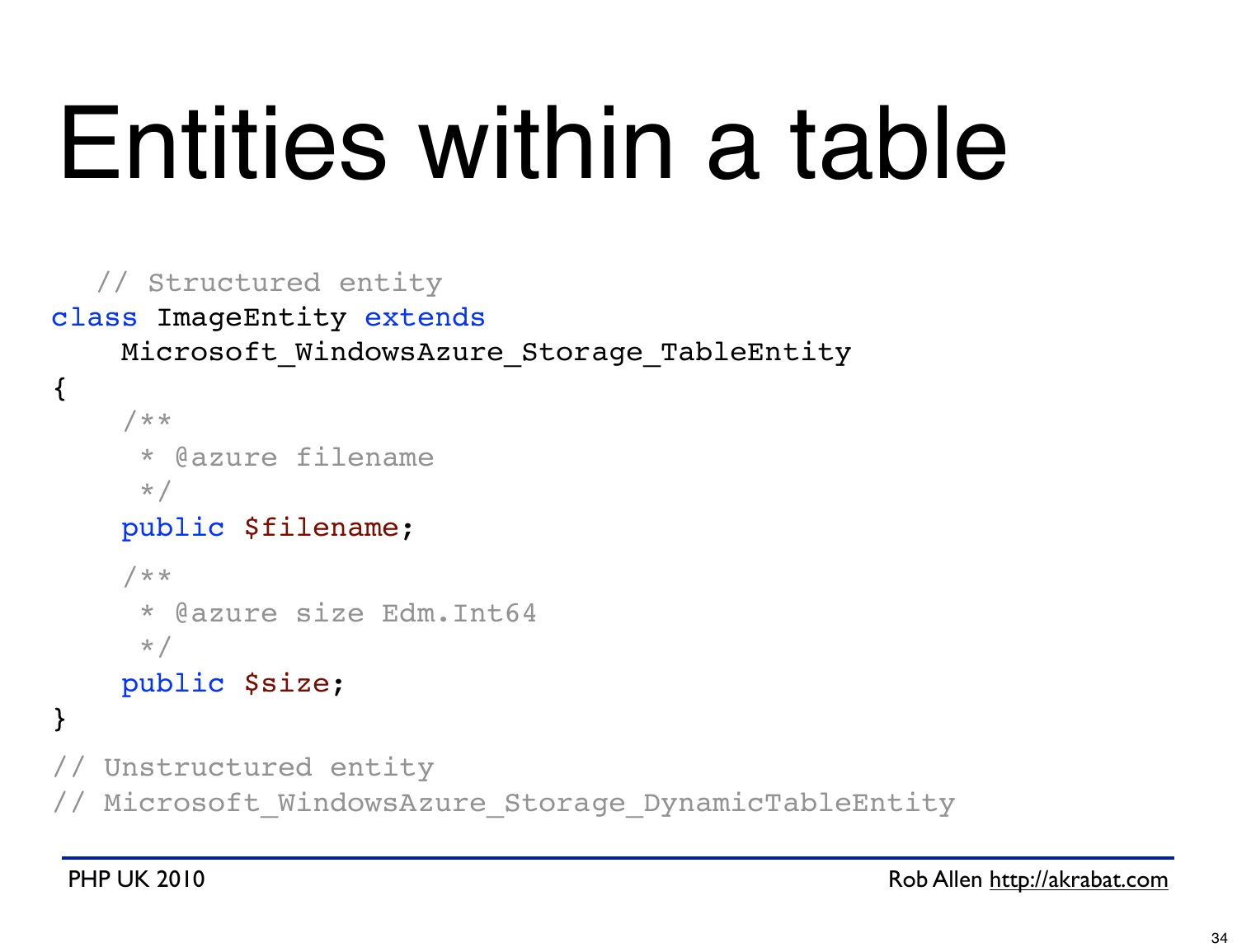## Entities within a table

#### // Insert

```
$image = new ImageEntity($partitionKey, $rowKey);
$image->filename = $_FILES['imageUpload']['name'];
$image->size = $_FILES['imageUpload']['size'];
$image = $tableStorageClient->insertEntity($tableName, $image);
```

```
// Retrieve
$image = $tableStorage->retrieveEntityById($tableName, 
     $partitionKey, $rowKey, 'ImageEntity');
```

```
// Update
$image->filename = 'newname.jpg';
$result = $tableStorage->updateEntity($tableName, $image);
```
// Delete \$result = \$tableStorage->deleteEntity(\$tableName, \$image);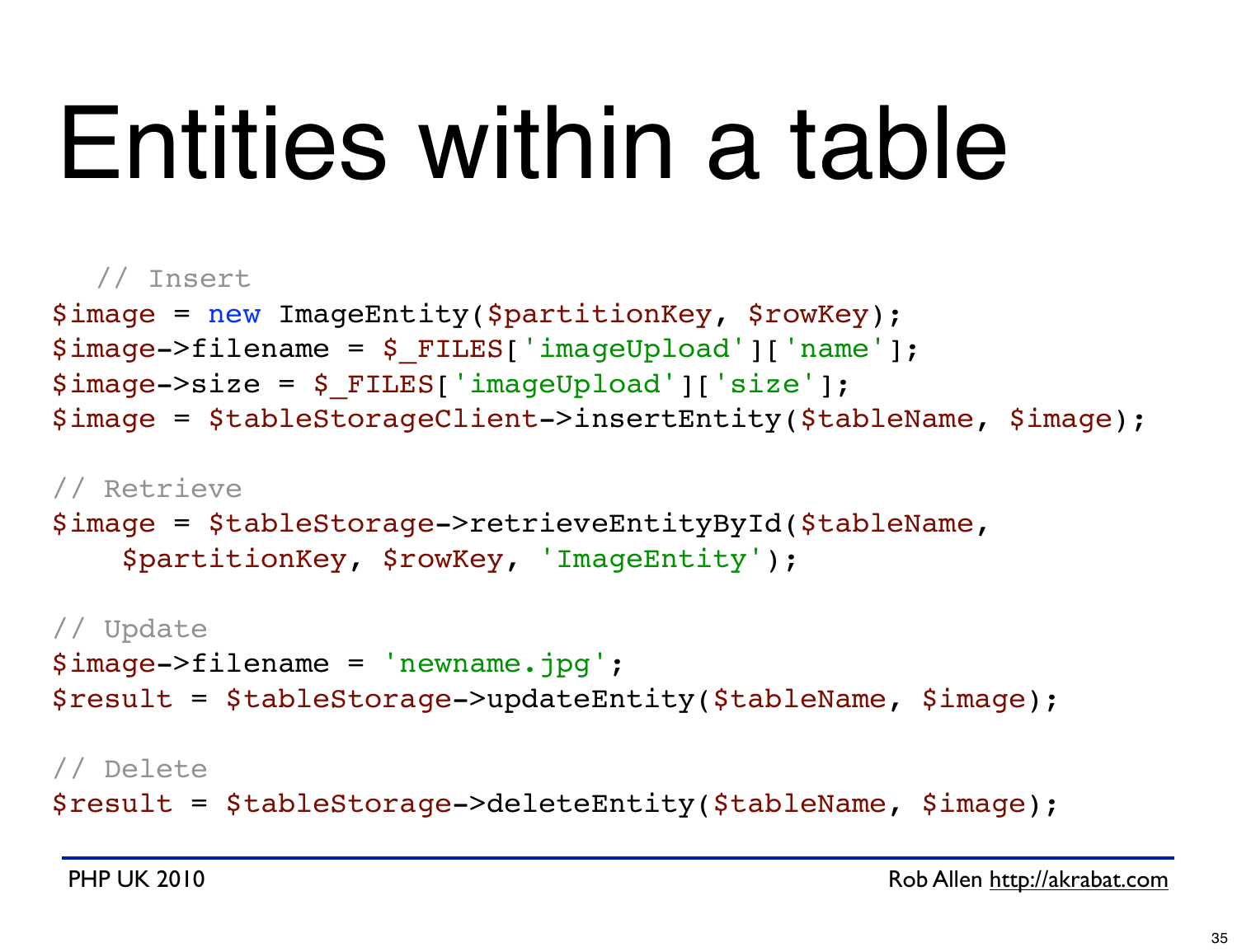# Table queries

```
// Filter condition
$select = "filesize gt 1024 and PartitionKey eq '$partitionKey'";
```

```
// Or fluent interface
$select = $tableStorage->select()->from($tableName)
           ->where('filesize gt 1024')
           ->andWhere('PartitionKey eq ?', $partitionKey);
```

```
// Run query
$images = $tableStorage->storageClient->retrieveEntities(
     'testtable', $select, 'ImageEntity'
);
foreach ($images as $image) {
     echo 'Name: ' . $image->filename . "\n";
}
```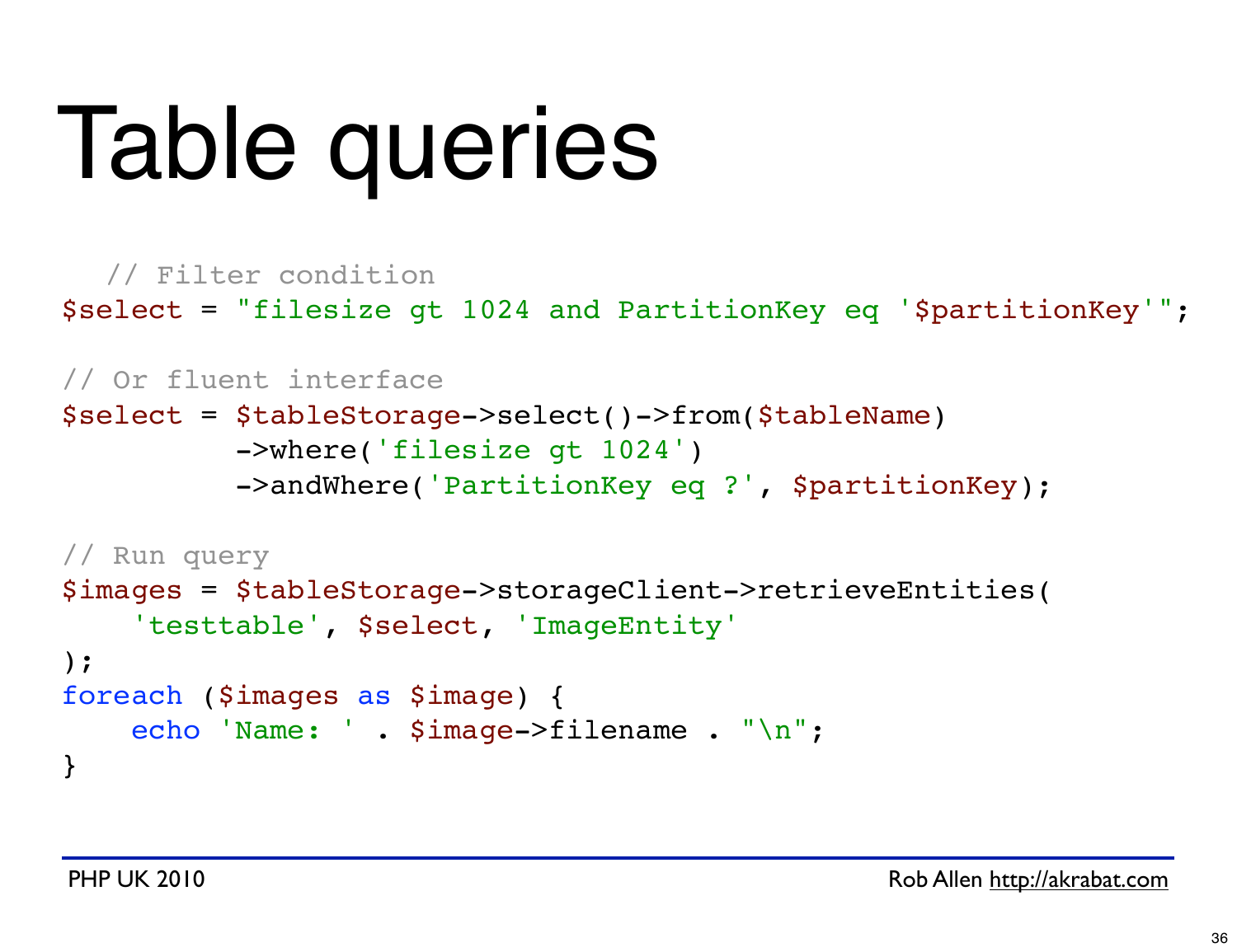## Batch operation

```
// Start batch
$batch = $tableStorage->startBatch();
```

```
// Insert multiple
$images = generateEntities();
foreach ($images as $image) {
     $tableStorage->insertEntity($tableName, $image);
}
```
// Commit \$batch->commit();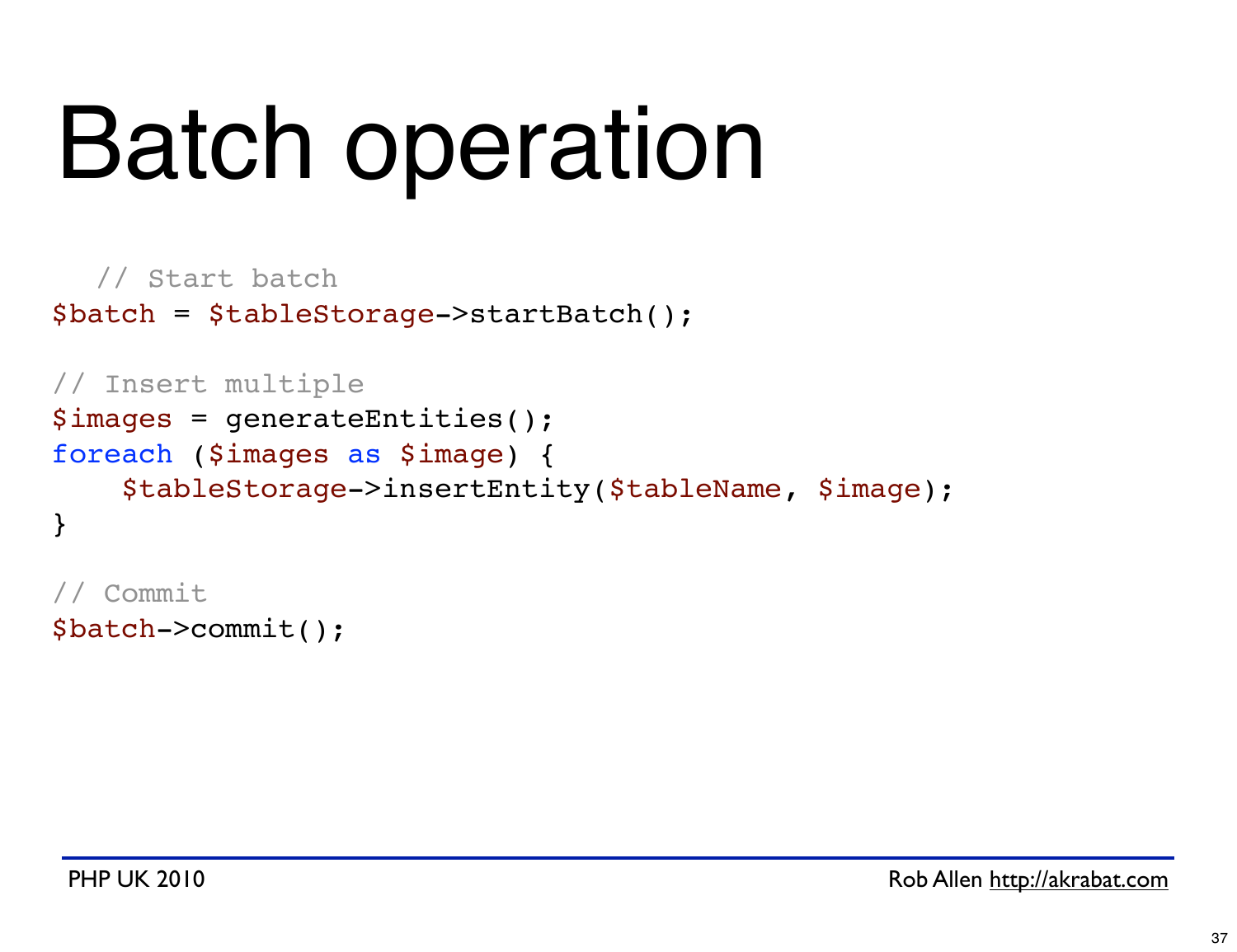#### Table session handler

\$sessionHandler

= new Microsoft WindowsAzure SessionHandler(\$tableStorage); \$sessionHandler->register();

```
session start();
if (!isset($_SESSION['start'])) {
    \S SESSION['start'] = time();
}
```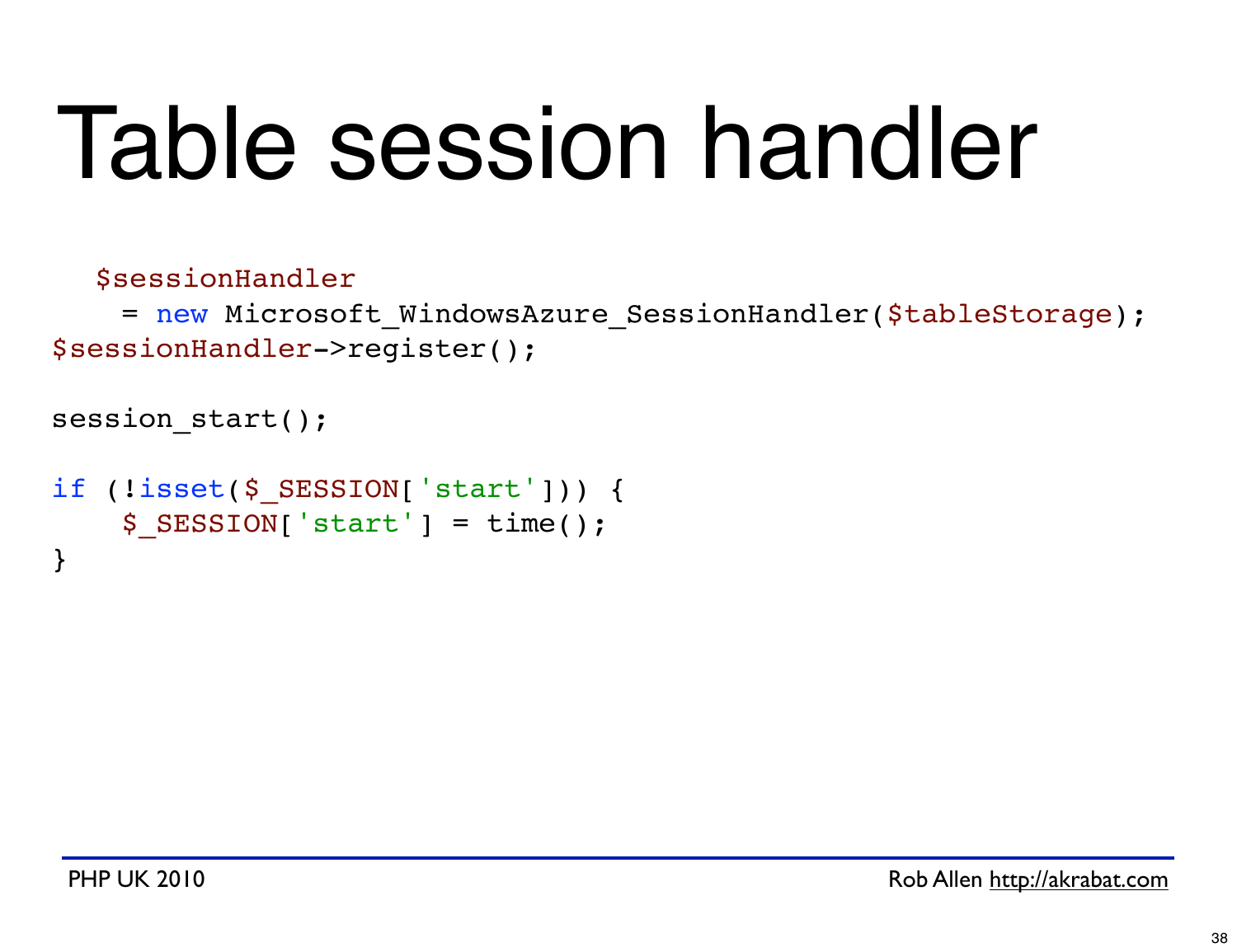#### Queues

\$queueClient = new Microsoft\_WindowsAzure\_Storage\_Queue();

// Create \$result = \$queueClient->createQueue('imageQueue');

// Delete \$queueClient->deleteQueue('imageQueue');

```
// Add message
$queueClient->putMessage('imageQueue', $message, $ttl);
```

```
// Retrieve Messages
$messages = $queueClient->getMessages('imageQueue', 10);
foreach ($messages as $message) {
     // Do work here...
     $queueClient->deleteMessage('imageQueue', $message);
}
```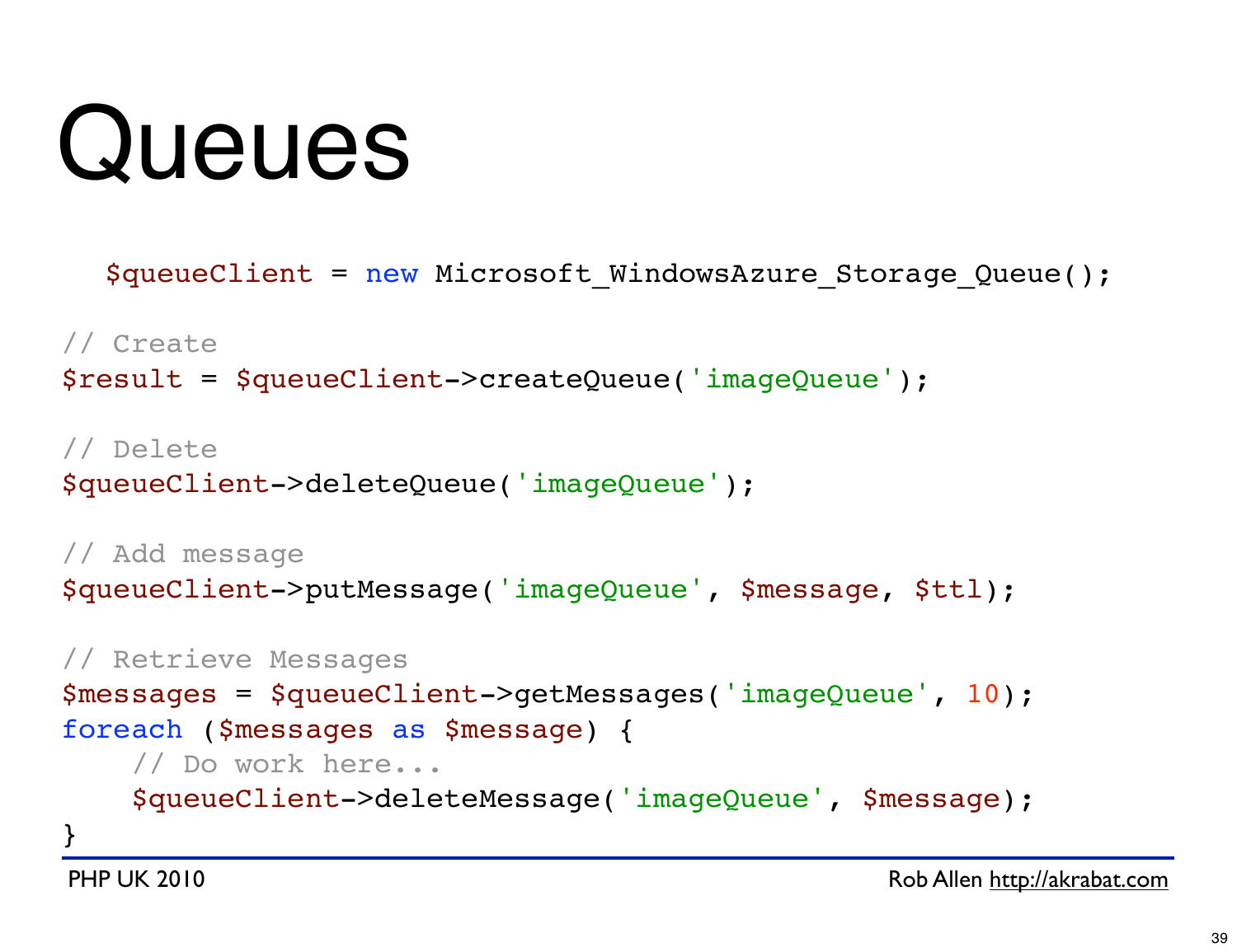## Zend Framework

- *Zend\_Service\_WindowsAzure*
- From Zend Framework 1.10
- Same author as the Azure PHP SDK
- Familiar ZF API into Azure Storage:
	- Zend\_Service\_WindowsAzure\_Storage\_Blob
	- Zend Service WindowsAzure Storage Table
	- Zend Service WindowsAzure SessionHandler
	- Zend\_Service\_WindowsAzure\_Storage\_Queue
- One manual page for all information!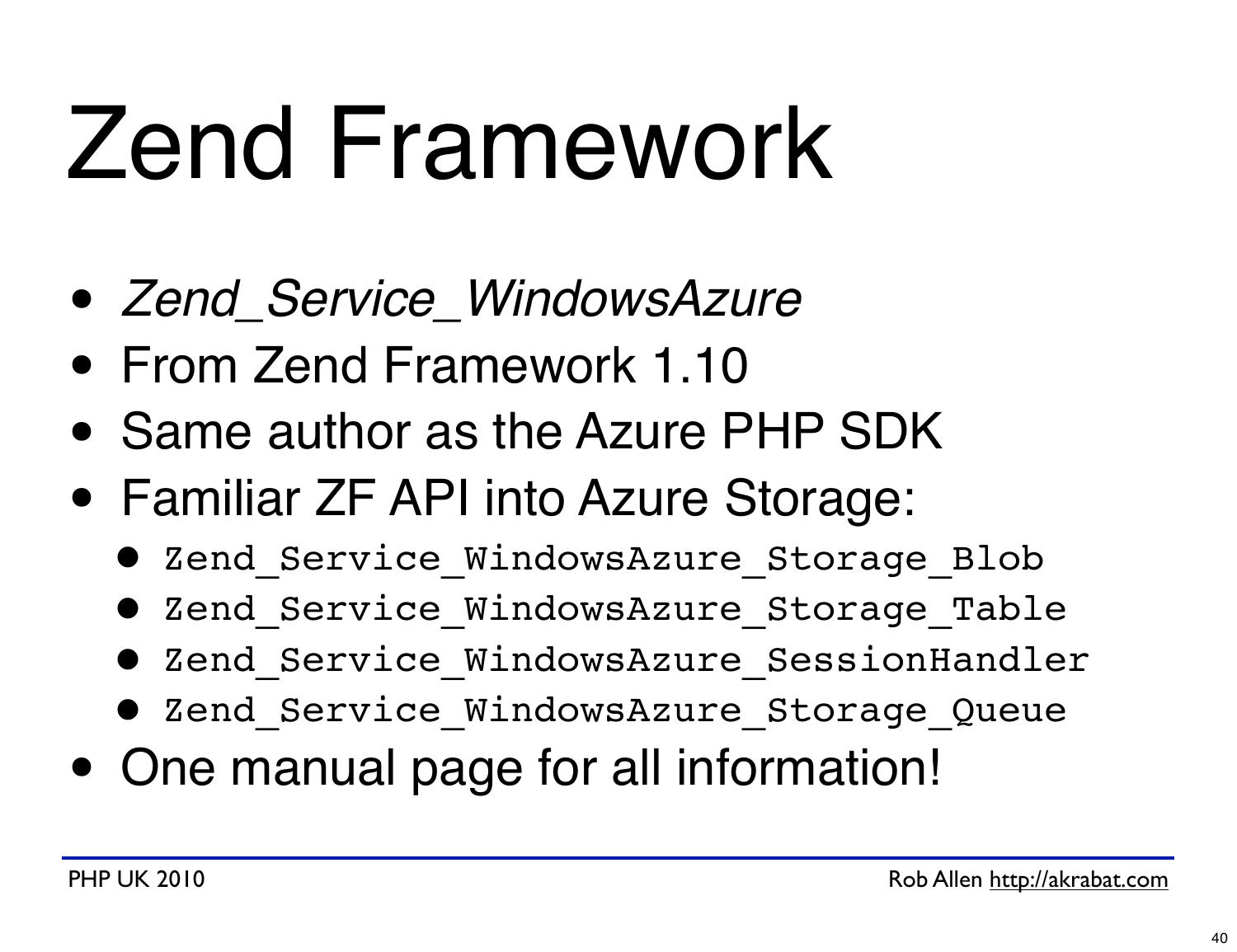## Resources on the web

Windows Azure site:

<http://www.microsoft.com/windowsazure/>

PHP SDKs:

<http://phpazure.codeplex.com> [http://dotnetservicesphp.codeplex.com/](http://dotnetservicesphp.codeplex.com) [http://framework.zend.com/manual/en/](http://framework.zend.com/manual/en/zend.service.windowsazure.html) [zend.service.windowsazure.html](http://framework.zend.com/manual/en/zend.service.windowsazure.html)

Windows Azure for Eclipse:

<http://www.windowsazure4e.org>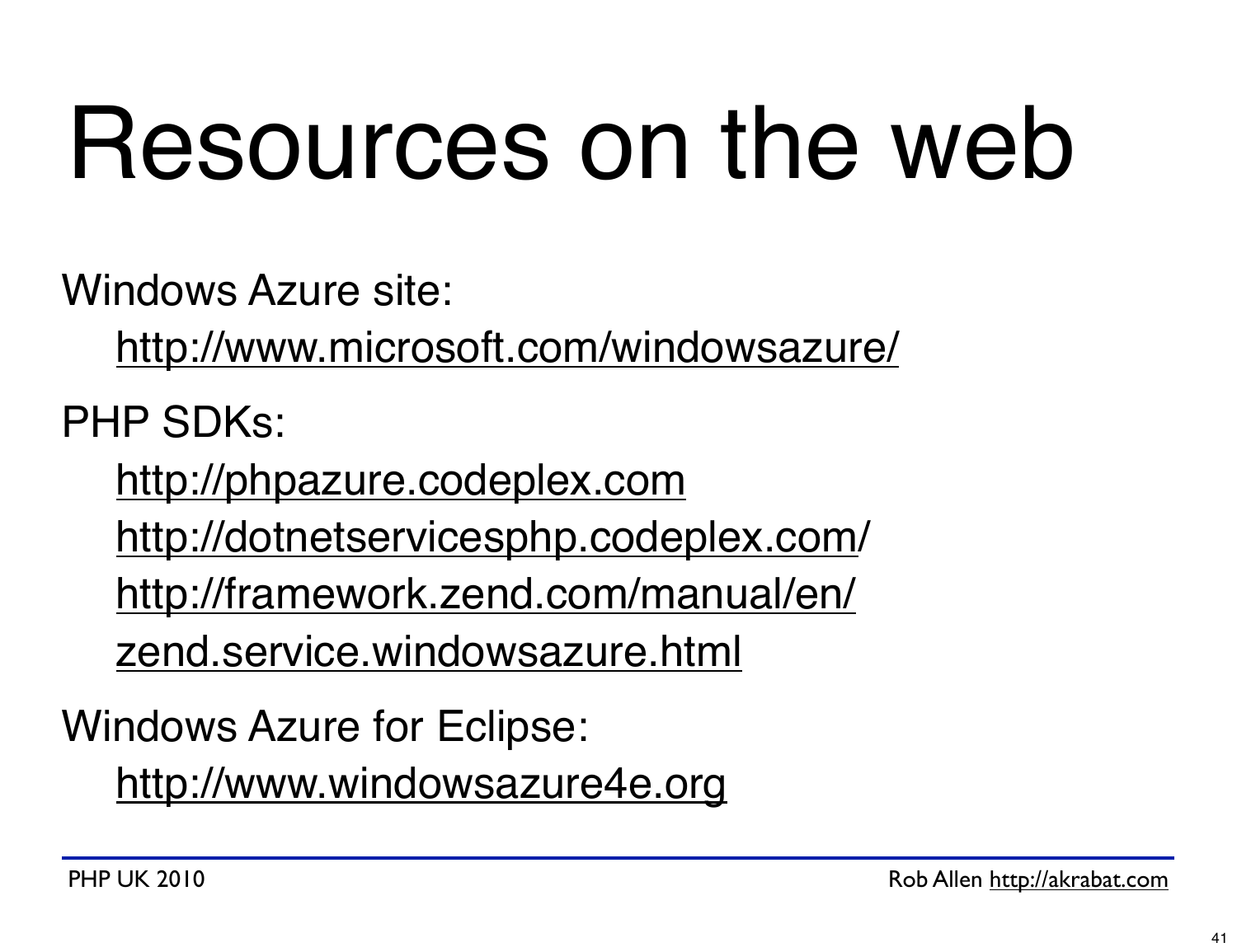# Rob's Top Tips

- 1. Use Azure Tables over SQL if you can
- 2. Don't forget the SessionHandler!
- 3. Eclipse tooling makes it easy